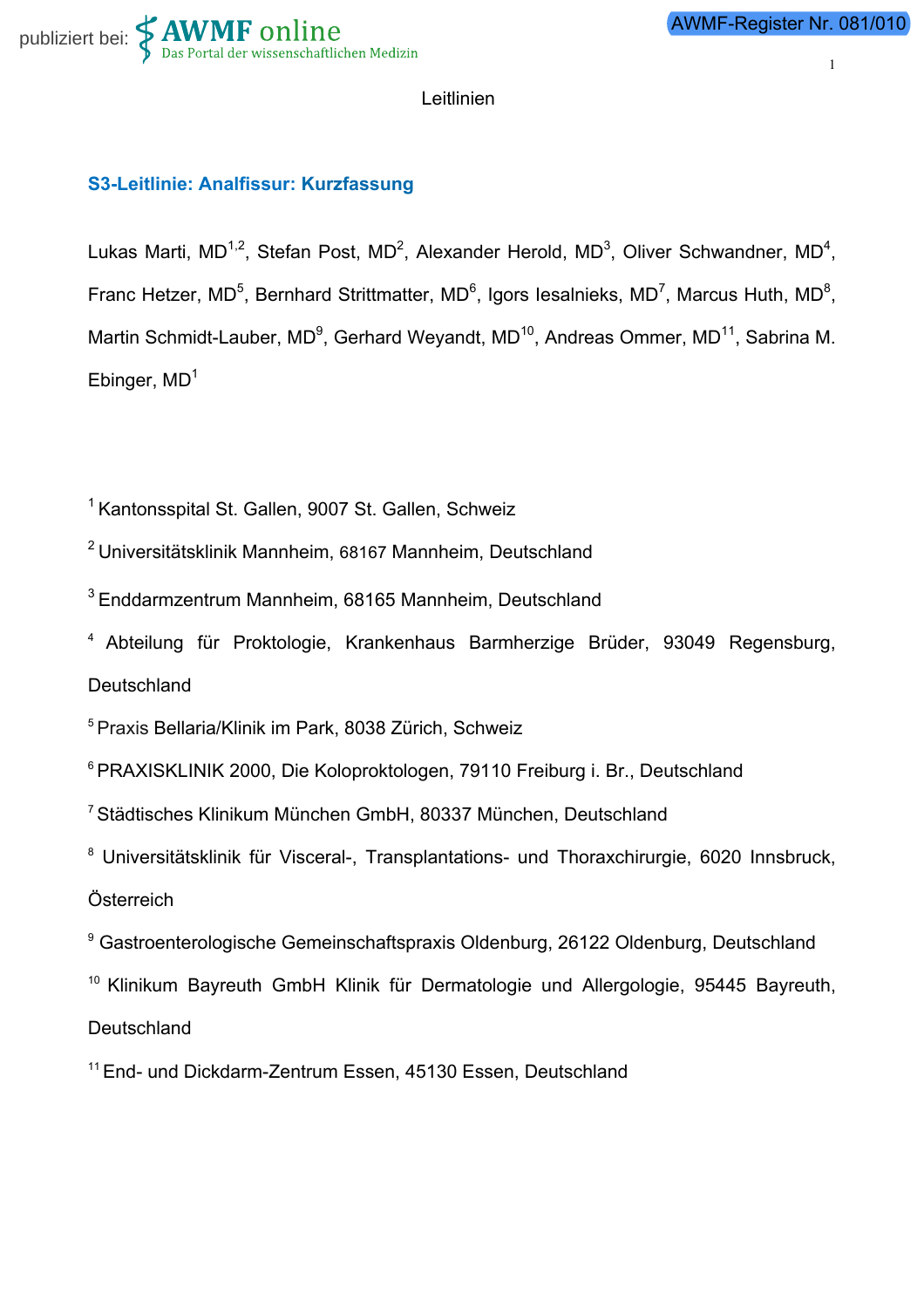#### **AWMF- Registriernummer:** 081-010

#### **Beteiligte Fachgesellschaften**

Deutsche Gesellschaft für Koloproktologie (DGK); **federführend** Deutsche Gesellschaft für Allgemein- und Viszeralchirurgie (DGAV) Chirurgische Arbeitsgemeinschaft für Coloproktologie (CACP) Berufsverband der Coloproktologen Deutschlands (BCD) Deutsche Gesellschaft für Gastroenterologie, Verdauungs- und Stoffwechselkrankheiten (DGVS) Deutsche Dermatologische Gesellschaft (DDG) Schweizerische Arbeitsgruppe für Koloproktologie (SAKP) Österreichische Arbeitsgemeinschaft für Koloproktologie (ACP)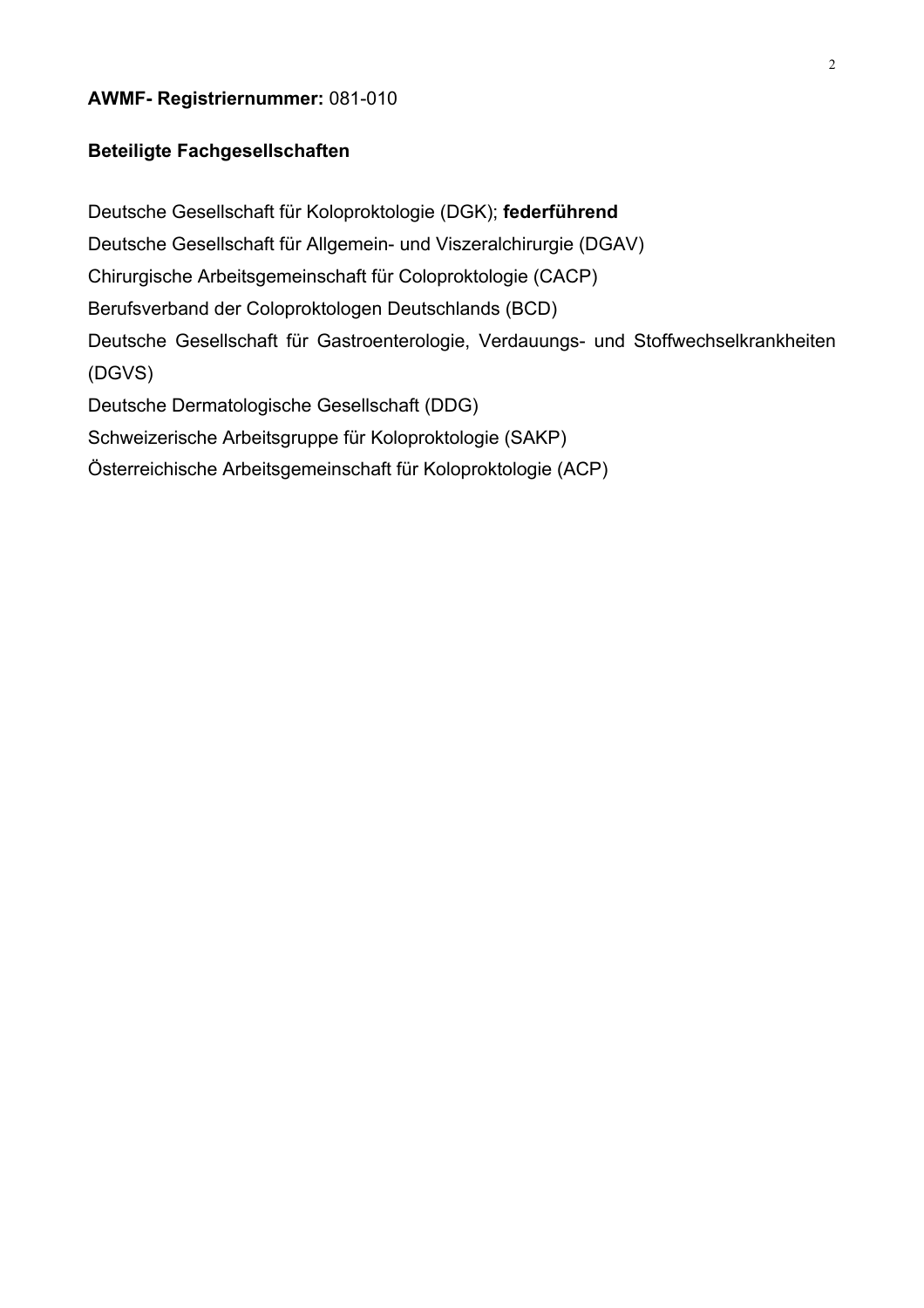#### **Einleitung und Definition**

Eine Analfissur (von lat. *fissura*: Spalte, Riss) ist ein radiär verlaufender Defekt im Anoderm distal der Linea dentata. Es handelt sich um ein häufiges Krankheitsbild mit einem Lebenszeitrisiko von bis zu 11%.  $1/2$  Die Lebensqualität der Patienten kann aufgrund von Schmerzen deutlich eingeschränkt sein. <sup>3, 4</sup> Die akute Analfissur heilt häufig spontan. Die chronische Analfissur ist definiert durch eine Erkrankungsdauer, welche 6-8 Wochen überschreitet; ausserdem bestehen in der Regel morphologische Veränderungen. In 80-90% sind Analfissuren an der posterioren Kommissur, d.h. bei 6 Uhr in Steinschnittlage, lokalisiert. <sup>5</sup> Sekundäre Analfissuren, welche als Folge einer zugrunde liegenden Erkrankung entstehen, sind im Gegensatz zu den primären häufiger an atypischer Lokalisation vorhanden.  $1, 6$  Die meisten konservativen und operativen Therapiekonzepte zielen auf eine Reduktion des häufig zugrunde liegenden Sphinkter-Hypertonus.

|               | <b>Konsensbasiertes Statement</b>                                                       |
|---------------|-----------------------------------------------------------------------------------------|
| EK            | Eine Analfissur ist eine radiär verlaufende Läsion im Anoderm distal der Linea dentata. |
| Konsensstärke | Mehrheitlicher Zustimmung (6/10, 60%)                                                   |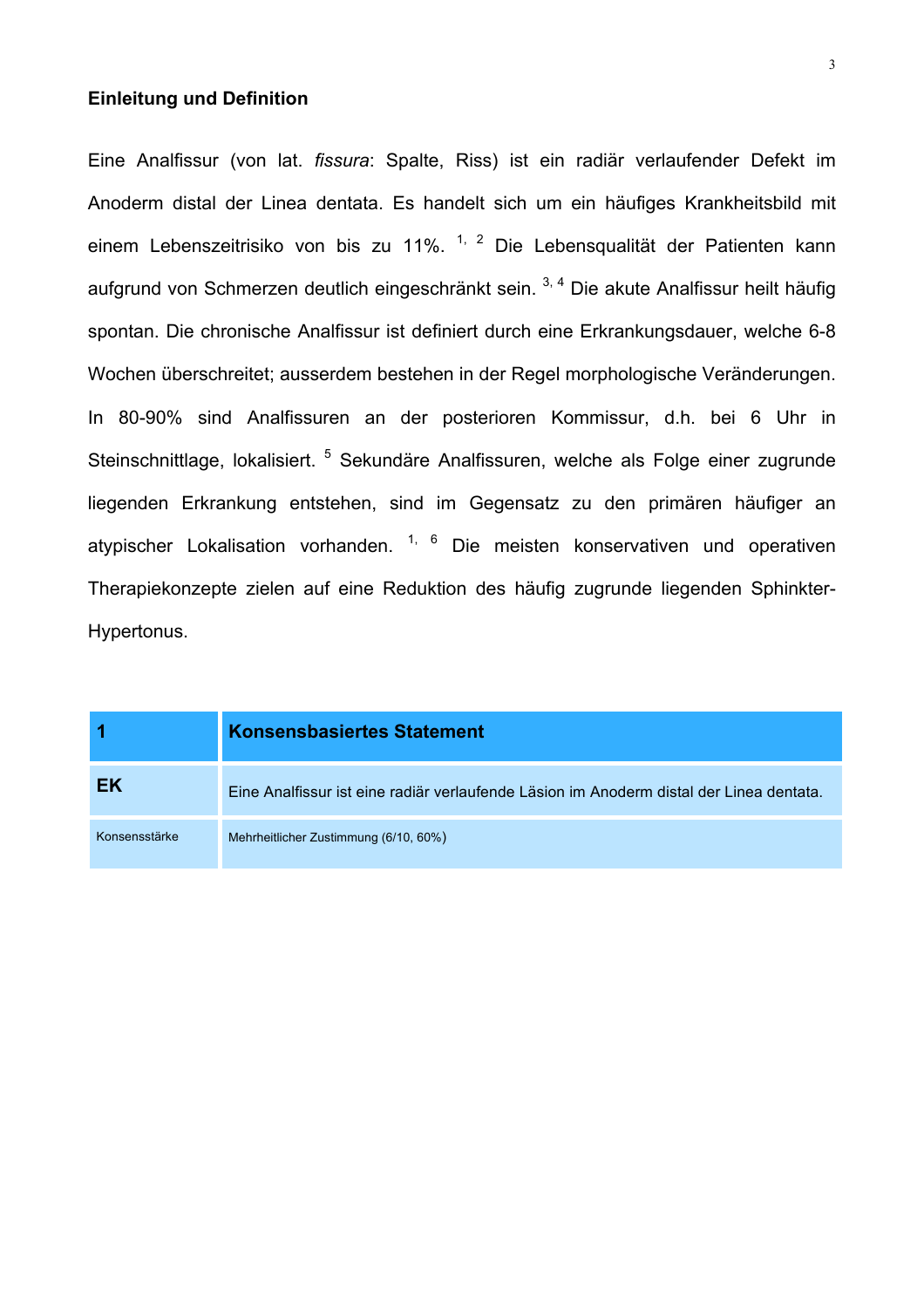#### **Methodik und Resultate der Literaturrecherche**

Die vorliegende S3-Leitlinie wurde auf Initiative der Deutschen Gesellschaft für Koloproktologie (DGK) verfasst. Für die Erstellung der Leitlinie wurde eine umfassende Literaturrecherche durchgeführt. Die Definition der Evidenzlevel und der Empfehlungsgradierung wurde festgelegt (Tabelle 1, Abb.2). Die Leitliniengruppe verabschiedete die Empfehlungen und den Text auf der Konsensuskonferenz in München am 17.03.2018.

Die Methodik der Leitlinie ist ausführlich in der Langfassung sowie im Leitlinienreport erläutert (http://www.awmf.org/leitlinien/detail/ll/081-010.html).

Tabelle 1: Modifiziertes Schema der Evidenzgradierung nach Oxford (Version 2009),

| Level          | Therapy /<br>Prevention,<br><b>Aetiology /</b><br><b>Harm</b>       | <b>Prognosis</b>                                                                                                              | <b>Diagnosis</b>                                                                                                          | <b>Differential</b><br>diagnosis /<br>symptom<br>prevalence<br>study | <b>Economic</b><br>and decision<br>analyses                                                                                                        | <b>Empfehlungsgrad</b><br>und<br><b>Ausdrucksweise</b> |
|----------------|---------------------------------------------------------------------|-------------------------------------------------------------------------------------------------------------------------------|---------------------------------------------------------------------------------------------------------------------------|----------------------------------------------------------------------|----------------------------------------------------------------------------------------------------------------------------------------------------|--------------------------------------------------------|
| 1a             | SR (with<br>homogeneity*)<br>of RCTs                                | SR (with<br>homogeneity*)<br>of inception<br>cohort studies;<br>CDR" validated 1b studies from<br>in different<br>populations | SR (with<br>homogeneity*) of<br>Level 1 diagnostic<br>studies; CDR" with<br>different clinical<br>centres                 | SR (with<br>homogeneity*)<br>of prospective<br>cohort studies        | SR (with<br>homogeneity*)<br>of Level 1<br>economic<br>studies                                                                                     | $A =$ starke<br>Empfehlung,<br>("soll")                |
| 1 <sub>b</sub> | Individual<br><b>RCT</b> (with<br>narrow<br>Confidence<br>Interval" | Individual<br>inception<br>cohort study<br>with $> 80\%$<br>follow-up;<br>CDR" validated<br>in a single<br>population         | Validating** cohort<br>study with<br>good" " " reference<br>standards; or<br>CDR" tested<br>within one clinical<br>centre | Prospective<br>cohort study<br>with good<br>follow-up****            | Analysis<br>based on<br>clinically<br>sensible costs<br><b>or</b><br>alternatives;<br>systematic<br>review(s) of<br>the evidence;<br>and including | $A =$ starke<br>Empfehlung,<br>("sol"')                |

verfügbar unter www.cebm.net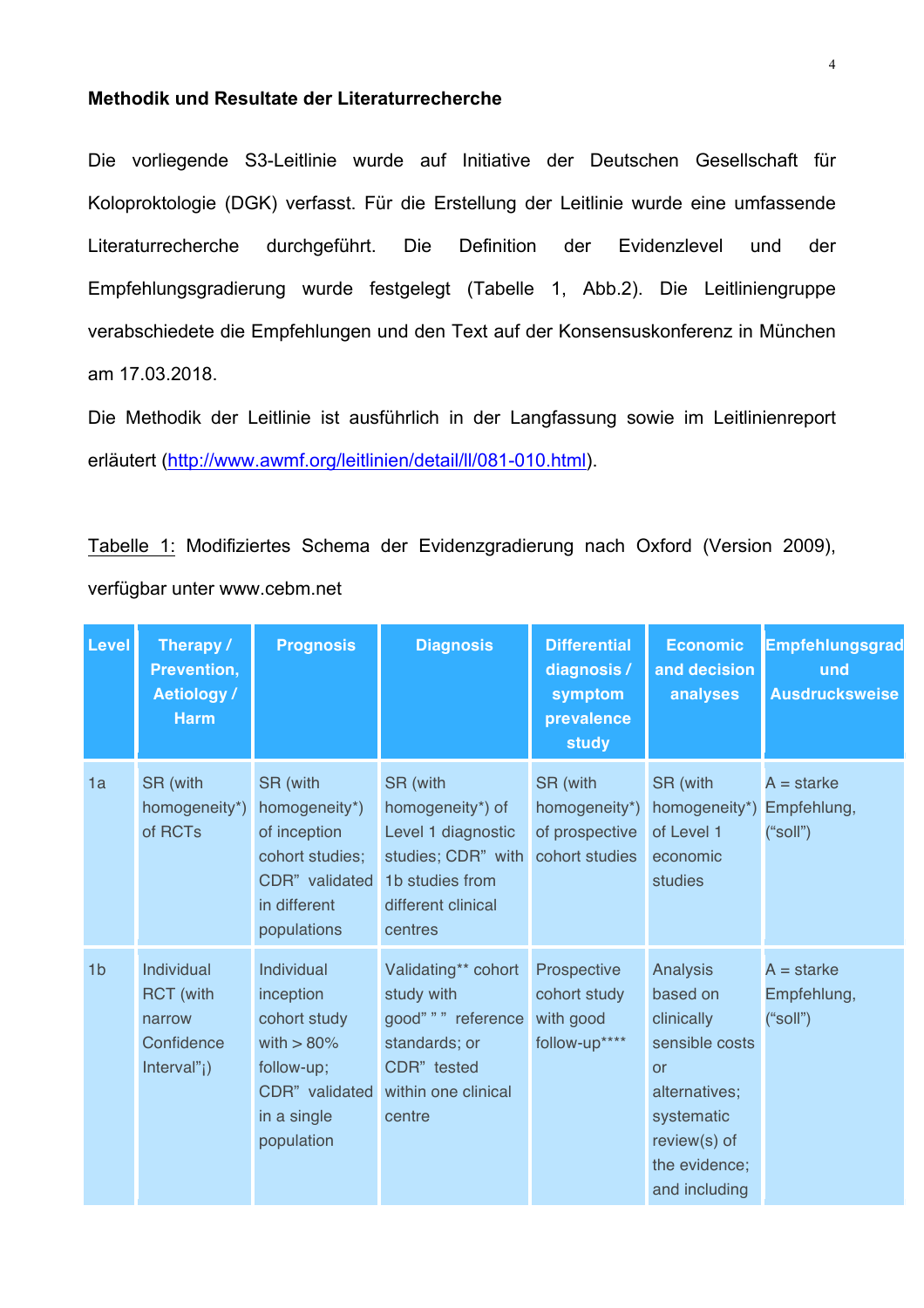|                |                                                                                              |                                                                                                                                                                        |                                                                                                                                                                 |                                                          | multi-way<br>sensitivity<br>analyses                                                                                                                                                                             |                                     |
|----------------|----------------------------------------------------------------------------------------------|------------------------------------------------------------------------------------------------------------------------------------------------------------------------|-----------------------------------------------------------------------------------------------------------------------------------------------------------------|----------------------------------------------------------|------------------------------------------------------------------------------------------------------------------------------------------------------------------------------------------------------------------|-------------------------------------|
| 1 <sub>c</sub> | All or none§                                                                                 | All or none<br>case-series                                                                                                                                             | <b>Absolute SpPins</b><br>and SnNouts" "                                                                                                                        | All or none<br>case-series                               | Absolute<br>better-value or Empfehlung,<br>worse-value<br>analyses """"                                                                                                                                          | $A =$ starke<br>("sol")             |
| 2a             | SR (with<br>homogeneity*)<br>of cohort<br>studies                                            | SR (with<br>homogeneity*)<br>of either<br>retrospective<br>cohort studies<br>or untreated<br>control groups<br>in RCTs                                                 | SR (with<br>homogeneity*) of<br>Level >2<br>diagnostic studies                                                                                                  | SR (with<br>homogeneity*)<br>of 2b and<br>better studies | <b>SR</b> (with<br>homogeneity*) ("sollte")<br>of Level >2<br>economic<br>studies                                                                                                                                | $B = Empfehlung$                    |
| 2 <sub>b</sub> | Individual<br>cohort study<br>(including low<br>quality RCT;<br>$e.g., < 80\%$<br>follow-up) | Retrospective<br>cohort study or<br>follow-up of<br>untreated<br>control patients<br>in an RCT;<br>Derivation of<br>CDR" or<br>validated on<br>split-sample§§§<br>only | Exploratory**<br>cohort study with<br>good" " " reference<br>standards;<br>CDR" after<br>derivation, or<br>validated only on<br>split-sample§§§ or<br>databases | Retrospective<br>cohort study,<br>or poor follow-<br>up  | Analysis<br>based on<br>clinically<br>sensible costs<br><b>or</b><br>alternatives;<br>limited<br>review(s) of<br>the evidence,<br>or single<br>studies; and<br>including<br>multi-way<br>sensitivity<br>analyses | $B = Empfehlung$<br>("sollte")      |
| 2c             | "Outcomes"<br>Research;<br>Ecological<br>studies                                             | "Outcomes"<br>Research                                                                                                                                                 |                                                                                                                                                                 | Ecological<br>studies                                    | Audit or<br>outcomes<br>research                                                                                                                                                                                 |                                     |
| 3a             | SR (with<br>homogeneity*)<br>of case-<br>control<br>studies                                  |                                                                                                                                                                        | SR (with<br>homogeneity*) of<br>3b and better<br>studies                                                                                                        | SR (with<br>homogeneity*)<br>of 3b and<br>better studies | SR (with<br>homogeneity*)<br>of 3b and<br>better studies                                                                                                                                                         | $0 =$ Empfehlung<br>offen, ("kann") |
| 3 <sub>b</sub> | Individual<br>Case-Control                                                                   |                                                                                                                                                                        | Non-consecutive<br>study; or without                                                                                                                            | Non-<br>consecutive                                      | Analysis<br>based on                                                                                                                                                                                             | $0 =$ Empfehlung<br>offen, ("kann") |

5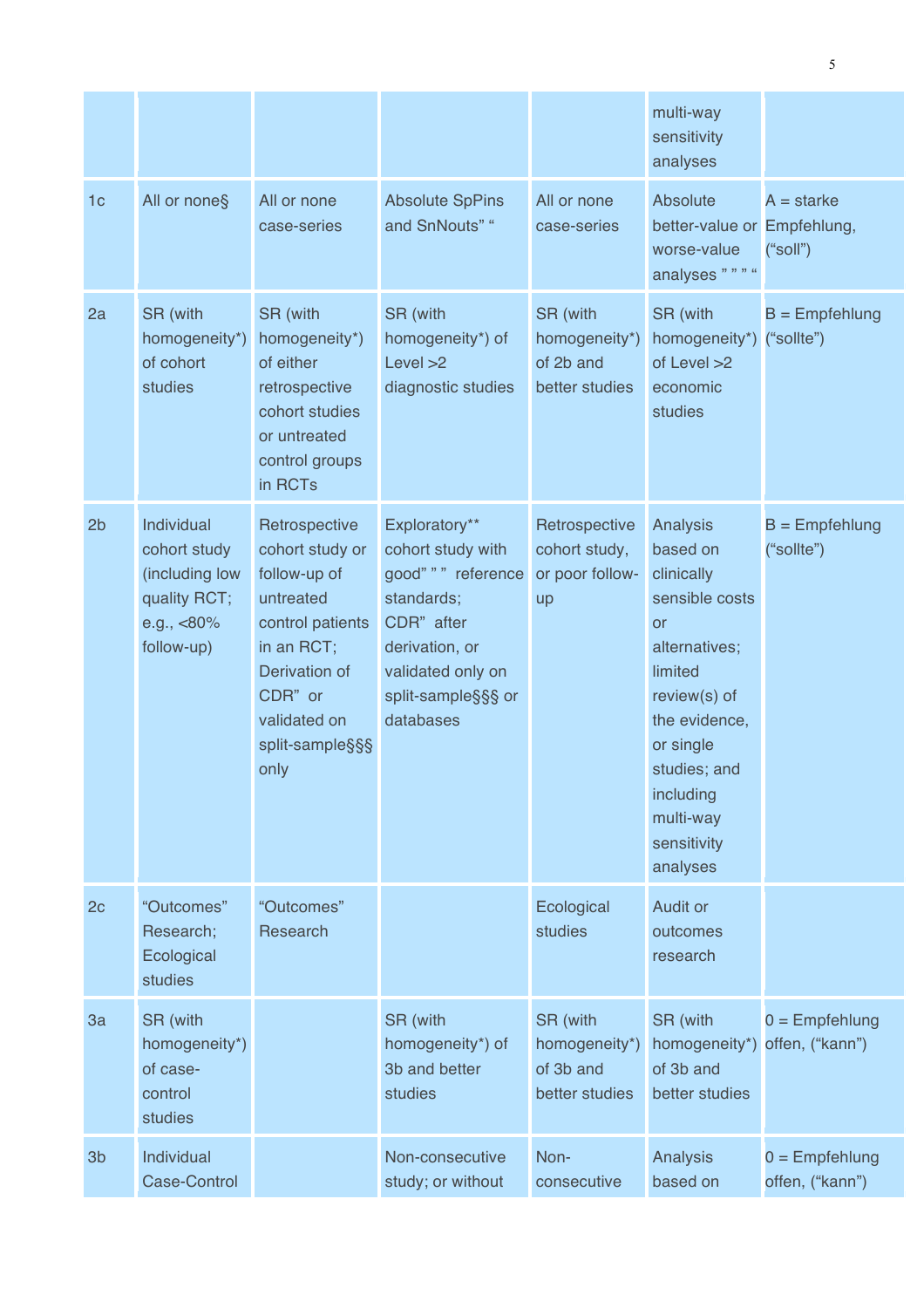|                | <b>Study</b>                                                                                                                                |                                                                                                                                                 | consistently<br>applied reference<br>standards                                                                                            | cohort study,<br>or very limited<br>population                                                                                                     | limited<br>alternatives or<br>costs, poor<br>quality<br>estimates of<br>data, but<br>including<br>sensitivity<br>analyses<br>incorporating<br>clinically<br>sensible<br>variations. |                                                    |
|----------------|---------------------------------------------------------------------------------------------------------------------------------------------|-------------------------------------------------------------------------------------------------------------------------------------------------|-------------------------------------------------------------------------------------------------------------------------------------------|----------------------------------------------------------------------------------------------------------------------------------------------------|-------------------------------------------------------------------------------------------------------------------------------------------------------------------------------------|----------------------------------------------------|
| $\overline{4}$ | Case-series<br>(and poor<br>quality cohort<br>and case-<br>control<br>studies§§)                                                            | Case-series<br>(and poor<br>quality<br>prognostic<br>cohort<br>studies***)                                                                      | Case-control<br>study, poor or non-<br>independent<br>reference standard                                                                  | Case-series<br>or superseded<br>reference<br>standards                                                                                             | Analysis with<br>no sensitivity<br>analysis                                                                                                                                         | $0 =$ Empfehlung<br>offen, ("kann")                |
| 5              | Expert opinion<br>without<br>explicit critical<br>appraisal, or<br>based on<br>physiology,<br>bench<br>research or<br>"first<br>principles" | <b>Expert opinion</b><br>without explicit<br>critical<br>appraisal, or<br>based on<br>physiology,<br>bench research<br>or "first<br>principles" | <b>Expert opinion</b><br>without explicit<br>critical appraisal,<br>or based on<br>physiology, bench<br>research or "first<br>principles" | <b>Expert opinion</b><br>without<br>explicit critical<br>appraisal, or<br>based on<br>physiology,<br>bench<br>research or<br>"first<br>principles" | without<br>explicit critical<br>appraisal, or<br>based on<br>economic<br>theory or "first<br>principles"                                                                            | Expert opinion $0 =$ Empfehlung<br>offen, ("kann") |

| $\star$ | By homogeneity we mean a systematic review that is free of worrisome variations (heterogeneity) in the directions and degrees<br>of results between individual studies. Not all systematic reviews with statistically significant heterogeneity need be worrisome,<br>and not all worrisome heterogeneity need be statistically significant. As noted above, studies displaying worrisome heterogeneity<br>should be tagged with a "-" at the end of their designated level. |
|---------|------------------------------------------------------------------------------------------------------------------------------------------------------------------------------------------------------------------------------------------------------------------------------------------------------------------------------------------------------------------------------------------------------------------------------------------------------------------------------|
|         | Clinical Decision Rule. (These are algorithms or scoring systems that lead to a prognostic estimation or a diagnostic category.)                                                                                                                                                                                                                                                                                                                                             |
| "i      | See note above for advice on how to understand, rate and use trials or other studies with wide confidence intervals.                                                                                                                                                                                                                                                                                                                                                         |
| ş       | Met when all patients died before the Rx became available, but some now survive on it; or when some patients died before the<br>Rx became available, but none now die on it.                                                                                                                                                                                                                                                                                                 |
| ŞŞ      | By poor quality cohort study we mean one that failed to clearly define comparison groups and/or failed to measure exposures<br>and outcomes in the same (preferably blinded), objective way in both exposed and non-exposed individuals and/or failed to                                                                                                                                                                                                                     |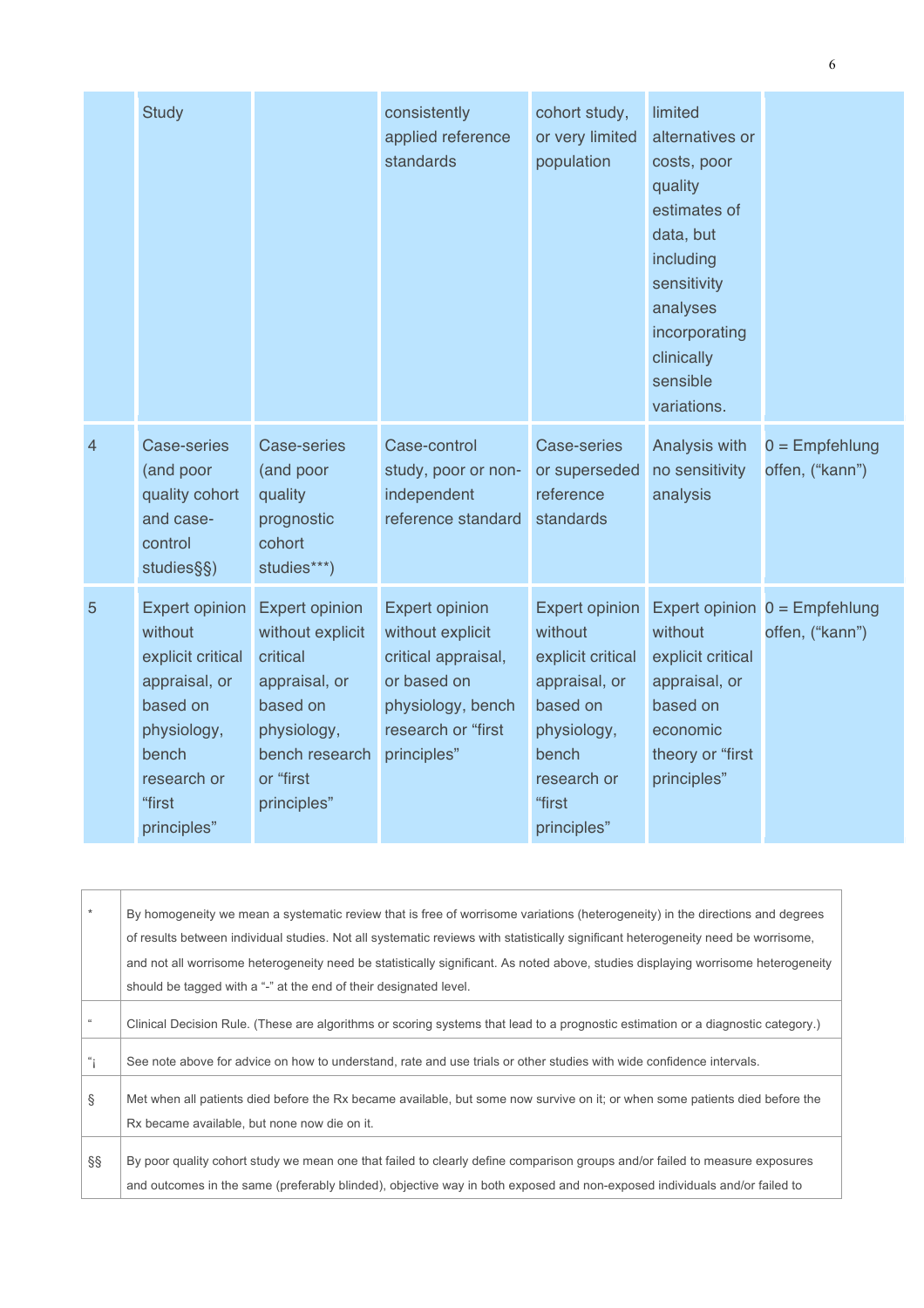|                | identify or appropriately control known confounders and/or failed to carry out a sufficiently long and complete follow-up of          |
|----------------|---------------------------------------------------------------------------------------------------------------------------------------|
|                | patients. By poor quality case-control study we mean one that failed to clearly define comparison groups and/or failed to measure     |
|                | exposures and outcomes in the same (preferably blinded), objective way in both cases and controls and/or failed to identify or        |
|                | appropriately control known confounders.                                                                                              |
| §§§            | Split-sample validation is achieved by collecting all the information in a single tranche, then artificially dividing this into       |
|                | "derivation" and "validation" samples.                                                                                                |
| $11 - 66$      | An "Absolute SpPin" is a diagnostic finding whose Specificity is so high that a Positive result rules-in the diagnosis. An "Absolute  |
|                | SnNout" is a diagnostic finding whose Sensitivity is so high that a Negative result rules-out the diagnosis.                          |
| $"\mathsf{i}"$ | Good, better, bad and worse refer to the comparisons between treatments in terms of their clinical risks and benefits.                |
| $11 - 11 - 11$ | Good reference standards are independent of the test, and applied blindly or objectively to applied to all patients. Poor reference   |
|                | standards are haphazardly applied, but still independent of the test. Use of a non-independent reference standard (where the          |
|                | 'test' is included in the 'reference', or where the 'testing' affects the 'reference') implies a level 4 study.                       |
| 33 33 33 66    | Better-value treatments are clearly as good but cheaper, or better at the same or reduced cost. Worse-value treatments are as         |
|                | good and more expensive, or worse and the equally or more expensive.                                                                  |
| $***$          | Validating studies test the quality of a specific diagnostic test, based on prior evidence. An exploratory study collects information |
|                | and trawls the data (e.g. using a regression analysis) to find which factors are 'significant'.                                       |
| ***            | By poor quality prognostic cohort study we mean one in which sampling was biased in favour of patients who already had the            |
|                | target outcome, or the measurement of outcomes was accomplished in <80% of study patients, or outcomes were determined in             |
|                | an unblinded, non-objective way, or there was no correction for confounding factors.                                                  |
| $***$          | Good follow-up in a differential diagnosis study is >80%, with adequate time for alternative diagnoses to emerge (for example 1-6     |
|                | months acute, $1 - 5$ years chronic)                                                                                                  |

# Weitere Abkürzungen: SR= systematic review, RCT= randomized clinical trial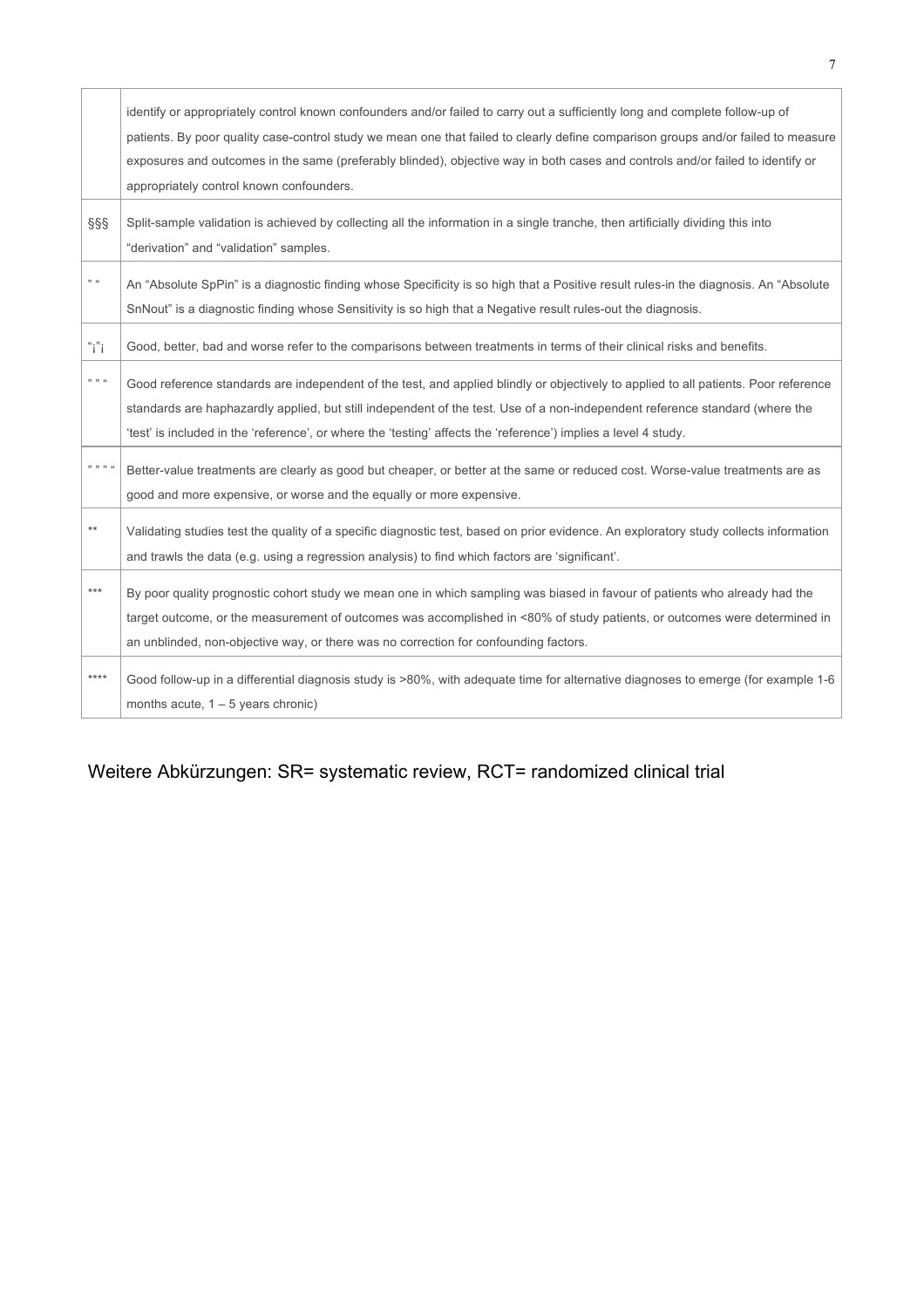## www.awmf.org)

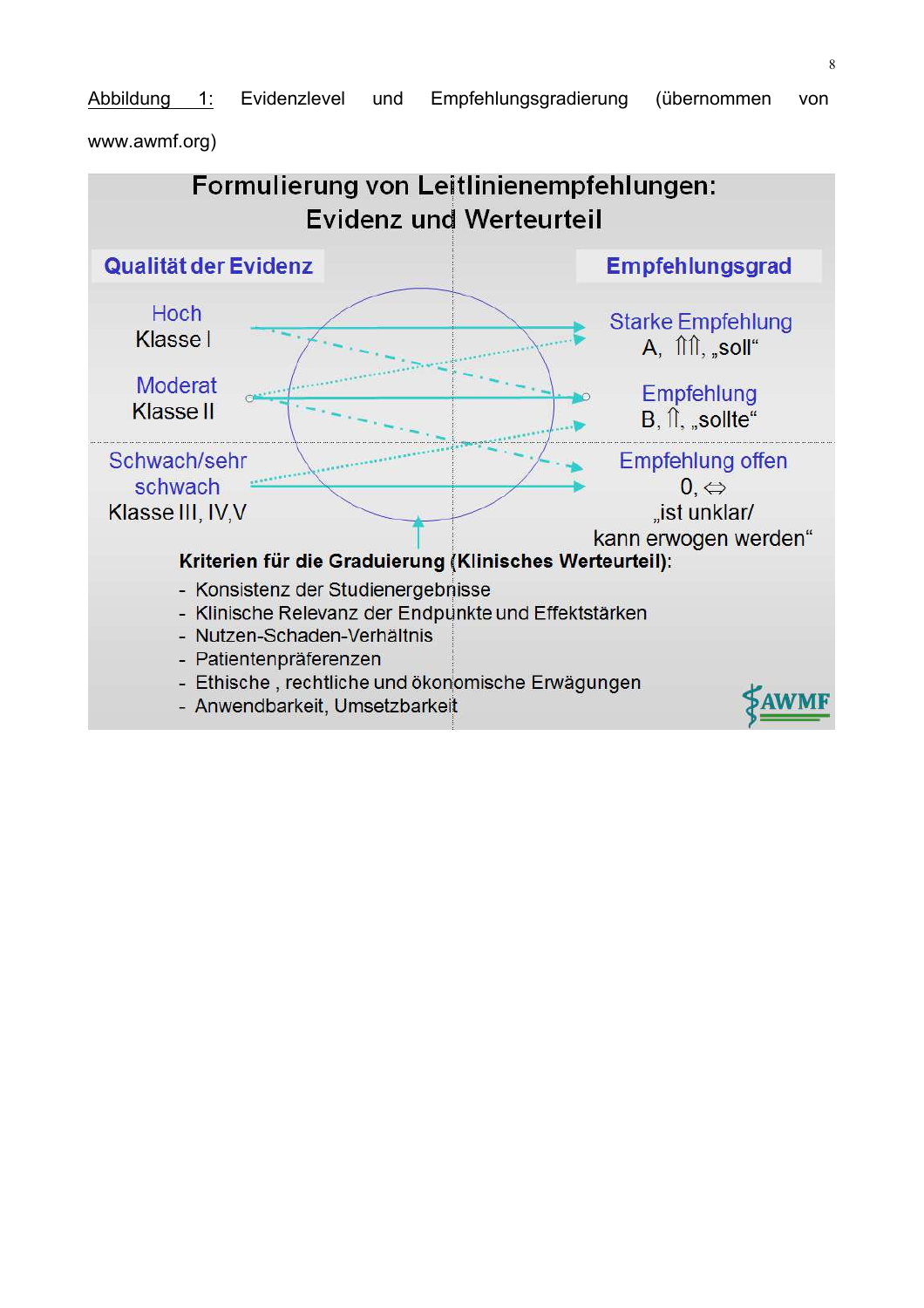#### **Pathogenese**

|                                     | <b>Evidenzbasiertes Statement</b>                                                                                                                                                                                                                                                                 |
|-------------------------------------|---------------------------------------------------------------------------------------------------------------------------------------------------------------------------------------------------------------------------------------------------------------------------------------------------|
|                                     | Die exakte Pathogenese der Analfissur ist bis dato ungeklärt. In den meisten Studien<br>wird eine Hypertonie des M. sphincter ani internus mit folgender Ischämie, Schmerz-<br>und Entzündungsreiz und dadurch reflektorisch weiter ansteigendem Sphinktertonus als<br>zentraler Punkt angesehen. |
| Level of Evidence<br>2 <sub>b</sub> | Literatur: $7, 8$                                                                                                                                                                                                                                                                                 |
| Konsensstärke                       | Starker Konsens (10/10, 100%)                                                                                                                                                                                                                                                                     |

### **Aetiologie**

**Primäre Analfissuren** sind definitionsgemäß solche, die – im Gegensatz zu sekundären Analfissuren – nicht durch eine zugrunde liegende Erkrankung hervorgerufen werden. Da dem Hypertonus des Schliessmuskels eine zentrale Rolle in der Pathogenese der Analfissur zugeschrieben wird, werden folglich Faktoren, welche den Sphinktertonus erhöhen, als mögliche Ursachen diskutiert. Zu nennen sind hier vor allem die Obstipation <sup>9</sup> und harter Stuhl. Eine faserarme Diät gilt dementsprechend als Risikofaktor<sup>10</sup>, ebenso die Adipositas und der Hypothyreoidismus. 11

**Sekundäre Analfissuren** können auf dem Boden von verschiedensten bakteriellen, viralen, entzündlichen und immunologischen Erkrankungen (z.B. Morbus Crohn) sowie medikamentös-toxisch, traumatisch oder iatrogen nach operativen analen Eingriffen entstehen.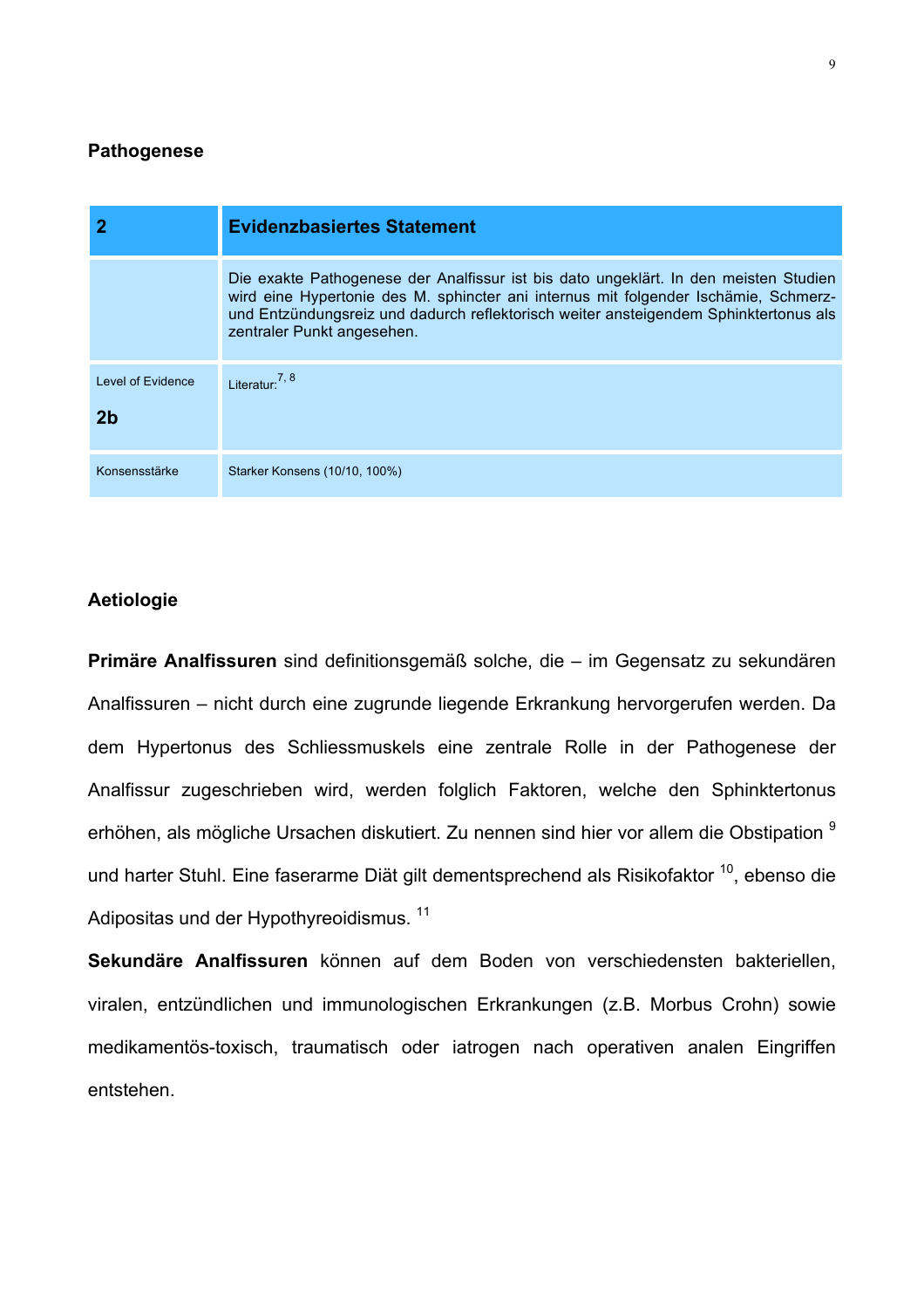| 3             | <b>Konsensbasiertes Statement</b>                                                                                                                                                                                                                                 |
|---------------|-------------------------------------------------------------------------------------------------------------------------------------------------------------------------------------------------------------------------------------------------------------------|
| EK            | Als sekundäre (oder atypische) Analfissuren werden im Gegensatz zu den primären<br>solche bezeichnet, die als Folge einer Grunderkrankung entstehen. Sie sind häufiger als<br>primäre Analfissuren an atypischer Lokalisation (lateral) und multifokal vorhanden. |
| Konsensstärke | Konsens (9/10, 90%)                                                                                                                                                                                                                                               |

# **Epidemiologie**

|                   | <b>Evidenzbasiertes Statement</b>                                                                                                                                                              |
|-------------------|------------------------------------------------------------------------------------------------------------------------------------------------------------------------------------------------|
|                   | Genaue epidemiologische Daten zur Inzidenz und Prävalenz der Analfissur existieren<br>nicht. Studien mit umschriebenen Patientenkollektiven errechneten ein Lebenszeitrisiko<br>von bis zu 8%. |
| Level of Evidence | Literatur: 1, 2, 6, 11                                                                                                                                                                         |
|                   |                                                                                                                                                                                                |
| Konsensstärke     | Starker Konsens (100%, 10/10)                                                                                                                                                                  |

# **Diagnostik**

| 5             | Konsensbasierte Empfehlung                                                                                                                                                                                                                                                                                                                                                                                              |
|---------------|-------------------------------------------------------------------------------------------------------------------------------------------------------------------------------------------------------------------------------------------------------------------------------------------------------------------------------------------------------------------------------------------------------------------------|
| EK            | Anamnestisch ist der defäkationsabhängige anale Schmerz fast pathognomonisch;<br>Neben der spezifischen und allgemeinen Anamneseerhebung soll eine Inspektion und<br>Palpation erfolgen, wobei sich durch Spreizung der Nates meist schon die Fissur<br>darstellen lässt. Eine Proktoskopie sollte erfolgen; ist jedoch häufig aufgrund der<br>Schmerzhaftigkeit und des erhöhten Sphinktertonus initial nicht möglich. |
| Konsensstärke | Starker Konsens (10/10, 100%)                                                                                                                                                                                                                                                                                                                                                                                           |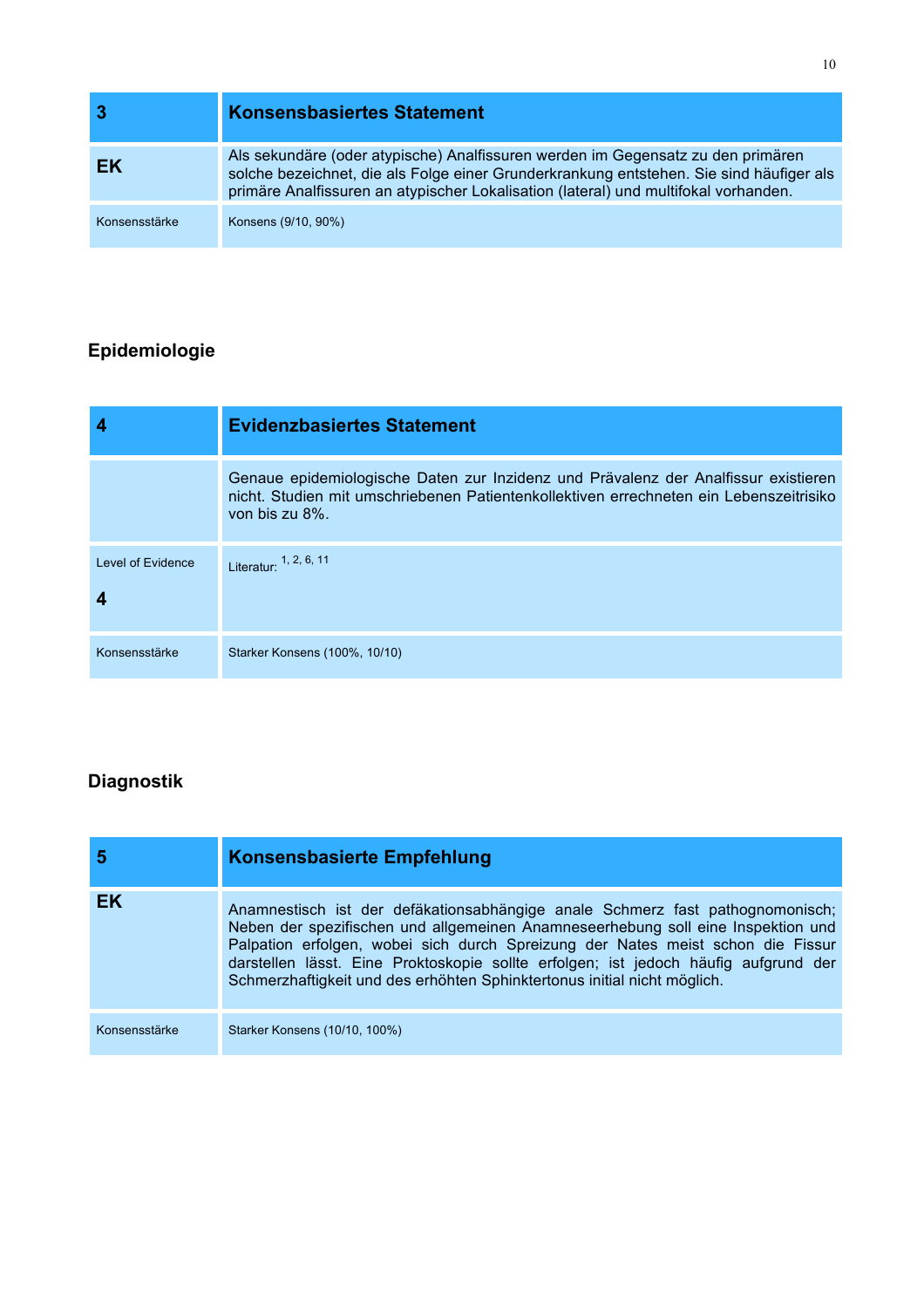| 6                 | <b>Evidenzbasiertes Statement</b>                                                                                                                                                                                                                                                                                                                   |
|-------------------|-----------------------------------------------------------------------------------------------------------------------------------------------------------------------------------------------------------------------------------------------------------------------------------------------------------------------------------------------------|
|                   | Die chronische Analfissur kann von der akuten durch das zeitliche Kriterium<br>(Symptomatik länger als 6-8 Wochen) sowie durch folgende mögliche morphologische<br>Veränderungen abgegrenzt werden:<br>- hypertrophe Analpapille<br>- Vorpostenfalte bzw. Wächtermariske<br>- Ulcus mit Randwall<br>- freiliegende Fasern des M. sphincter internus |
| Level of Evidence | Literatur <sup>12, 13</sup>                                                                                                                                                                                                                                                                                                                         |
| 4                 |                                                                                                                                                                                                                                                                                                                                                     |
| Konsensstärke     | Konsens (9/10, 90%)                                                                                                                                                                                                                                                                                                                                 |

|               | Konsensbasierte Empfehlung                                                                                                                                                                                                                                                                                                                                                                                                                                                                                                                                  |
|---------------|-------------------------------------------------------------------------------------------------------------------------------------------------------------------------------------------------------------------------------------------------------------------------------------------------------------------------------------------------------------------------------------------------------------------------------------------------------------------------------------------------------------------------------------------------------------|
| EK            | Bei Vorliegen einer (akuten oder chronischen) Analfissur an atypischer Lokalisation<br>sollte eine stufenweise und der individuellen Anamnese angepasste weitere<br>Diagnostik erfolgen. Diese kann serologische und mikrobiologische Untersuchungen<br>beinhalten (HIV, CMV, Chlamydia trachomatis, Lymphogranuloma venerum,<br>Neissereia gonorrhoe, Histoplasmose, Leishmaniose); bei Verdacht auf Morbus Crohn<br>soll eine Koloskopie mit Biopsie-Entnahme erfolgen.<br>(Vgl. S3-Leitlinie "Diagnostik und Therapie des M. Crohn", 2014) <sup>14</sup> |
| Konsensstärke | Starker Konsens (10/10, 100%)                                                                                                                                                                                                                                                                                                                                                                                                                                                                                                                               |

| 8             | Konsensbasierte Empfehlung                                                                                                                                                                    |
|---------------|-----------------------------------------------------------------------------------------------------------------------------------------------------------------------------------------------|
| EK            | Bestehen Zweifel an der Verdachtsdiagnose einer akuten Analfissur und ist eine<br>Proktoskopie aufgrund der Schmerzhaftigkeit nicht möglich, sollte eine Untersuchung in<br>Narkose erfolgen. |
| Konsensstärke | Starker Konsens (10/10, 100%.)                                                                                                                                                                |

| 9             | <b>Konsensbasierte Empfehlung</b>                                                                                                                                                                       |
|---------------|---------------------------------------------------------------------------------------------------------------------------------------------------------------------------------------------------------|
| EK            | Bei persistierender Symptomatik unter konservativer Therapie über 6-8 Wochen soll<br>eine Proktoskopie erfolgen. Ist diese schmerzbedingt nicht möglich, soll eine<br>Untersuchung in Narkose erfolgen. |
| Konsensstärke | Starker Konsens (10/10, 100%)                                                                                                                                                                           |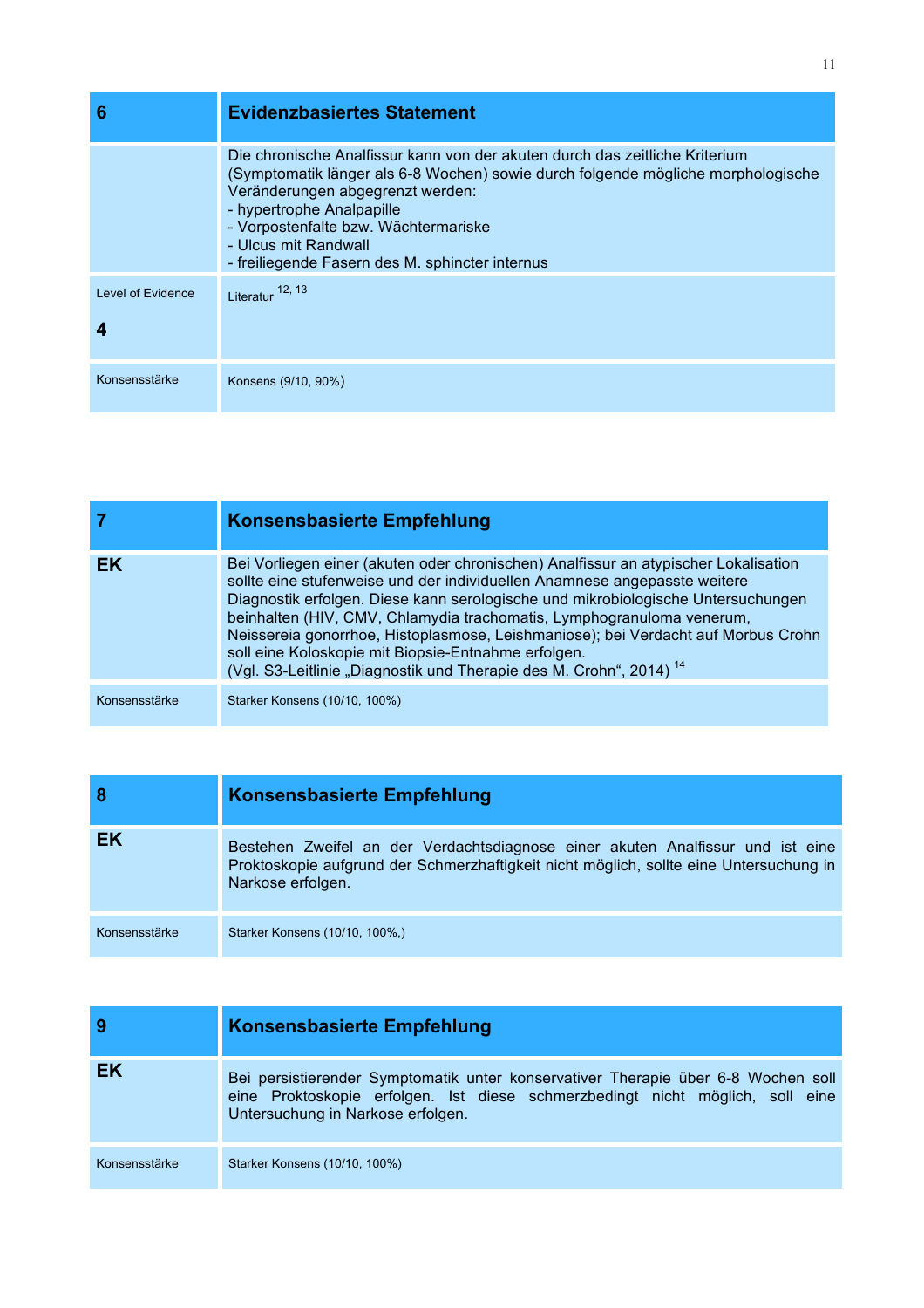|               | Konsensbasierte Empfehlung                                                                                                                                                                   |
|---------------|----------------------------------------------------------------------------------------------------------------------------------------------------------------------------------------------|
| EK            | Zur Differentialdiagnose von kryptogenen Perianalabszessen und - Fisteln sowie<br>Malignomen können weitere Spezialuntersuchungen erfolgen (Endosonographie, MRT,<br>Biopsie-Entnahme etc.). |
| Konsensstärke | Starker Konsens (100%, 10/10)                                                                                                                                                                |

# **Therapie der akuten Analfissur**

|                         | <b>Evidenzbasiertes Statement</b>                                                                                                                                 |
|-------------------------|-------------------------------------------------------------------------------------------------------------------------------------------------------------------|
|                         | Die Spontanheilungsrate akuter Analfissuren gilt als hoch. Exakte Daten liegen nicht<br>vor. Unter konservativer Therapie heilen 60- 90% der akuten Analfissuren. |
| Level of Evidence<br>2b | Literatur: 1 15 16 17, 18                                                                                                                                         |
| Konsensstärke           | Starker Konsens (10/10, 100%)                                                                                                                                     |

| 12                      | Konsensbasierte (1) und evidenzbasierte (2) Empfehlung                                                                                                                                                                                                                    |
|-------------------------|---------------------------------------------------------------------------------------------------------------------------------------------------------------------------------------------------------------------------------------------------------------------------|
| Empfehlungsgrad<br>EK/B | 1) Es soll eine ballaststoffreiche Ernährung respektive Nahrungsergänzung (z.B.<br>zusätzlich Flohsamenschalen) durchgeführt werden.<br>2) Die langfristige Aufnahme von ballast- und faserreichen Nahrungsmitteln sollte auch<br>zur Rezidivprophylaxe empfohlen werden. |
| Level of Evidence       | Literatur: 15, 19                                                                                                                                                                                                                                                         |
| 2 <sub>b</sub>          |                                                                                                                                                                                                                                                                           |
| Konsensstärke           | 1) Konsens (9/10, 90%), 2) starker Konsens (10/10, 100%)                                                                                                                                                                                                                  |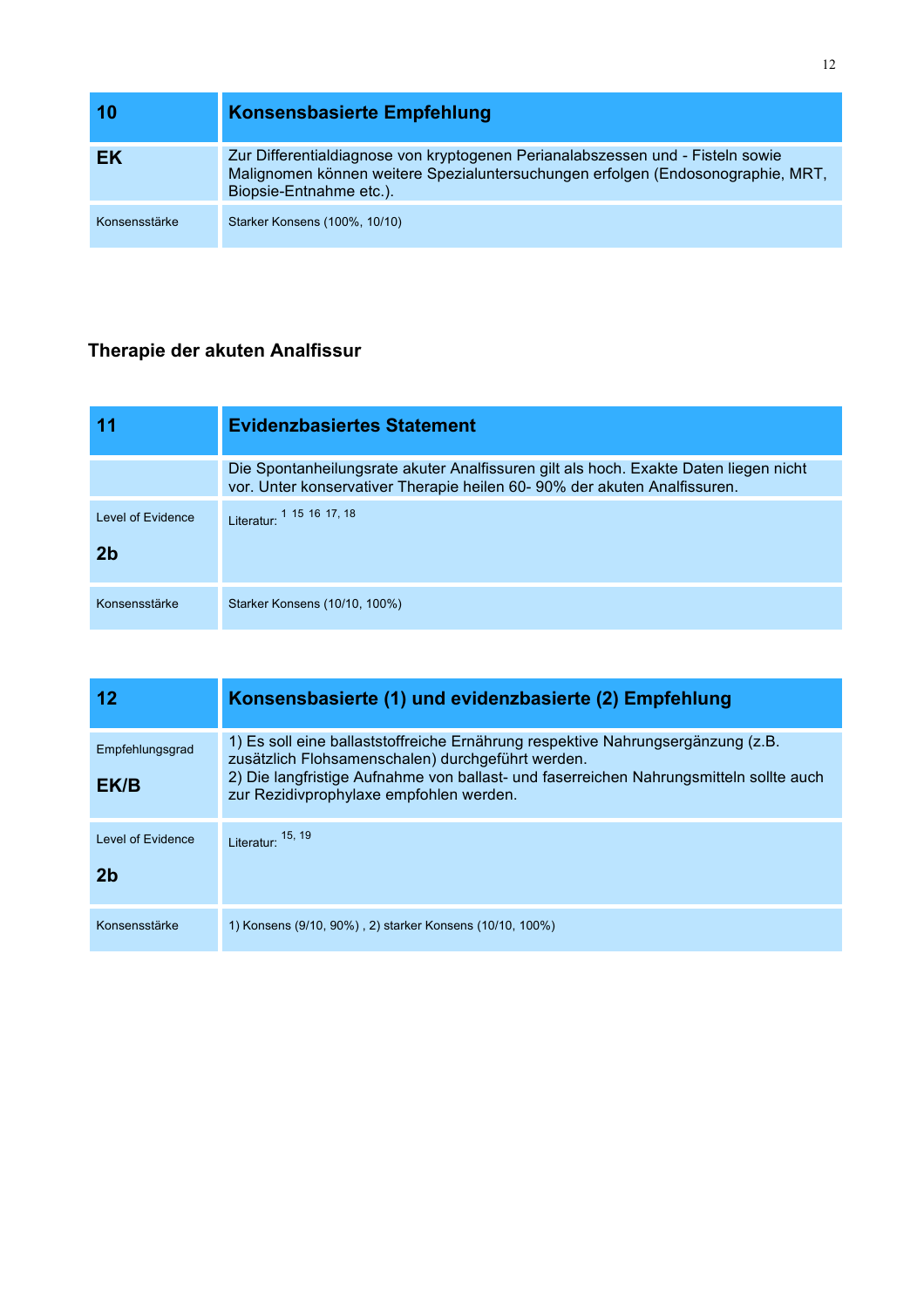| 13                                  | <b>Evidenzbasierte Empfehlung</b>                                                                                                                                                                            |
|-------------------------------------|--------------------------------------------------------------------------------------------------------------------------------------------------------------------------------------------------------------|
| Empfehlungsgrad<br>0                | Sitzbäder können durchgeführt werden und den Patientenkomfort erhöhen; sie haben<br>jedoch keinen Einfluss auf die Heilungsrate. Vereinzelt wurden hierdurch<br>hervorgerufene Hautirritationen beschrieben. |
| Level of Evidence<br>2 <sub>b</sub> | Literatur: 15, 18, 20, 21                                                                                                                                                                                    |
| Konsensstärke                       | Starker Konsens (100%, 10/10)                                                                                                                                                                                |

| 14                | <b>Evidenzbasierte Empfehlung</b>                                                                       |
|-------------------|---------------------------------------------------------------------------------------------------------|
| Empfehlungsgrad   | Eine lokale Applikation von Calciumantagonisten (wie z.B. Nifedipin) sollte für 3-8<br>Wochen erfolgen. |
| В                 |                                                                                                         |
| Level of Evidence | Literatur: 16, 17 22                                                                                    |
| 2 <sub>b</sub>    |                                                                                                         |
| Konsensstärke     | Konsens (100%, 10/10)                                                                                   |

| 15                   | <b>Evidenzbasierte Empfehlung</b>                                                                                                                                                                                                                                                                                                                                                                                                                                                   |
|----------------------|-------------------------------------------------------------------------------------------------------------------------------------------------------------------------------------------------------------------------------------------------------------------------------------------------------------------------------------------------------------------------------------------------------------------------------------------------------------------------------------|
| Empfehlungsgrad<br>0 | Lokalanästhetika können zur Symptomlinderung appliziert werden. Die Heilungsrate<br>wird hierdurch nicht beeinträchtigt. In Studien zu chronischen Analfissuren liegt die<br>Wirkungsrate von Lokalanästhetika und Steroiden im Bereich derer von Placebo.<br>Mögliche Nebenwirkungen sind selten; vereinzelt wurden Hautirritationen und Infekte<br>beschrieben. Der Einsatz von Steroiden sollte Patienten mit Nebenerkrankungen, wie<br>einem lokalen Ekzem vorbehalten bleiben. |
| Level of Evidence    | Literatur <sup>23</sup>                                                                                                                                                                                                                                                                                                                                                                                                                                                             |
| 2 <sub>b</sub>       |                                                                                                                                                                                                                                                                                                                                                                                                                                                                                     |
| Konsensstärke        | Starker Konsens (10/10, 100%)                                                                                                                                                                                                                                                                                                                                                                                                                                                       |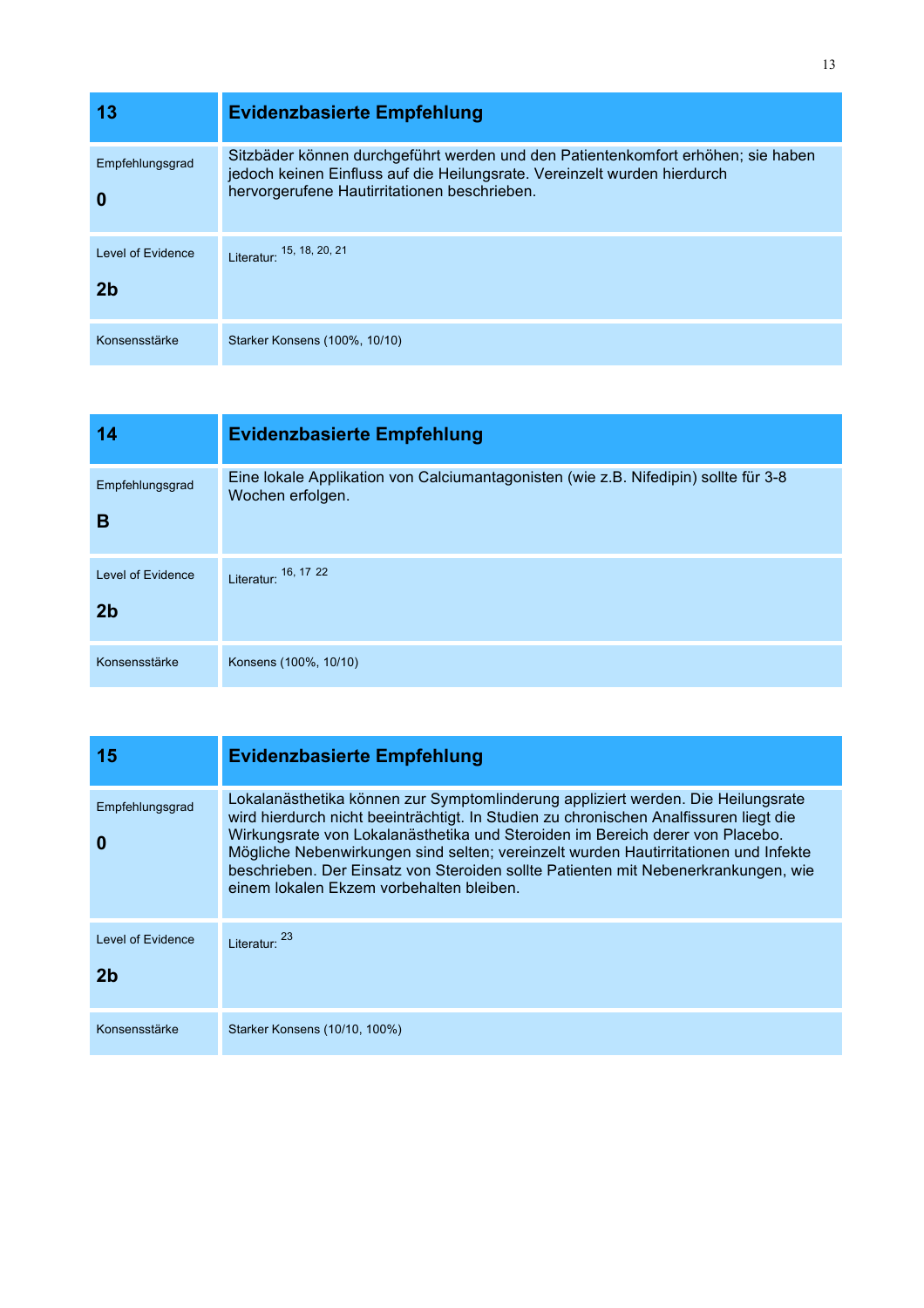| <b>16</b>     | Konsensbasierte Empfehlung                                                                                                                                                                                                                  |
|---------------|---------------------------------------------------------------------------------------------------------------------------------------------------------------------------------------------------------------------------------------------|
| EK            | Eine Therapie mit Botulinum-Toxin soll bei akuten Fissuren nicht erfolgen, insbesondere<br>auch im Hinblick auf die hohe (Spontan-) heilungsrate, die verursachten Kosten,<br>Schmerzen durch die Applikation, und die Applikationsrisiken. |
| Konsensstärke | Starker Konsens (10/10, 100%)                                                                                                                                                                                                               |

### **Therapie der chronischen Analfissur (Therapie-Algorithmus)**

Im Vergleich zur akuten Fissur heilt die chronische Form deutlich seltener unter konservativer Therapie. Emile et al. <sup>24</sup> zeigten in ihrer prospektiven Studie eine negative Korrelation zwischen der Dauer der Symptomatik von Fissuren und deren Heilungsrate; Arslan et al. <sup>25</sup> demonstrierten eine solche für das Vorliegen sekundärer morphologischer Veränderungen und der Heilungsrate. Insgesamt heilen unter konservativer Therapie immerhin etwa 50% der chronischen Analfissuren. 23, 26, 27

| 17                   | <b>Evidenzbasierte Empfehlung</b>                                                                                                                                                                                                                                                                                                                                   |
|----------------------|---------------------------------------------------------------------------------------------------------------------------------------------------------------------------------------------------------------------------------------------------------------------------------------------------------------------------------------------------------------------|
| Empfehlungsgrad<br>A | Allen Patienten soll ein konservativer Therapie-Versuch über 6 Wochen angeboten<br>werden bevor eine operative Therapie eingeleitet wird. Auf Wunsch des Patienten oder<br>bei zusätzlich bestehender Fistel und/oder ausgeprägten sekundären morphologischen<br>Veränderungen kann auch eine chirurgische Therapie als Erstlinien-Therapie<br>durchgeführt werden. |
| Level of Evidence    | Literatur: 23, 26                                                                                                                                                                                                                                                                                                                                                   |
| 1a                   |                                                                                                                                                                                                                                                                                                                                                                     |
| Konsensstärke        | Konsens (10/10, 100%)                                                                                                                                                                                                                                                                                                                                               |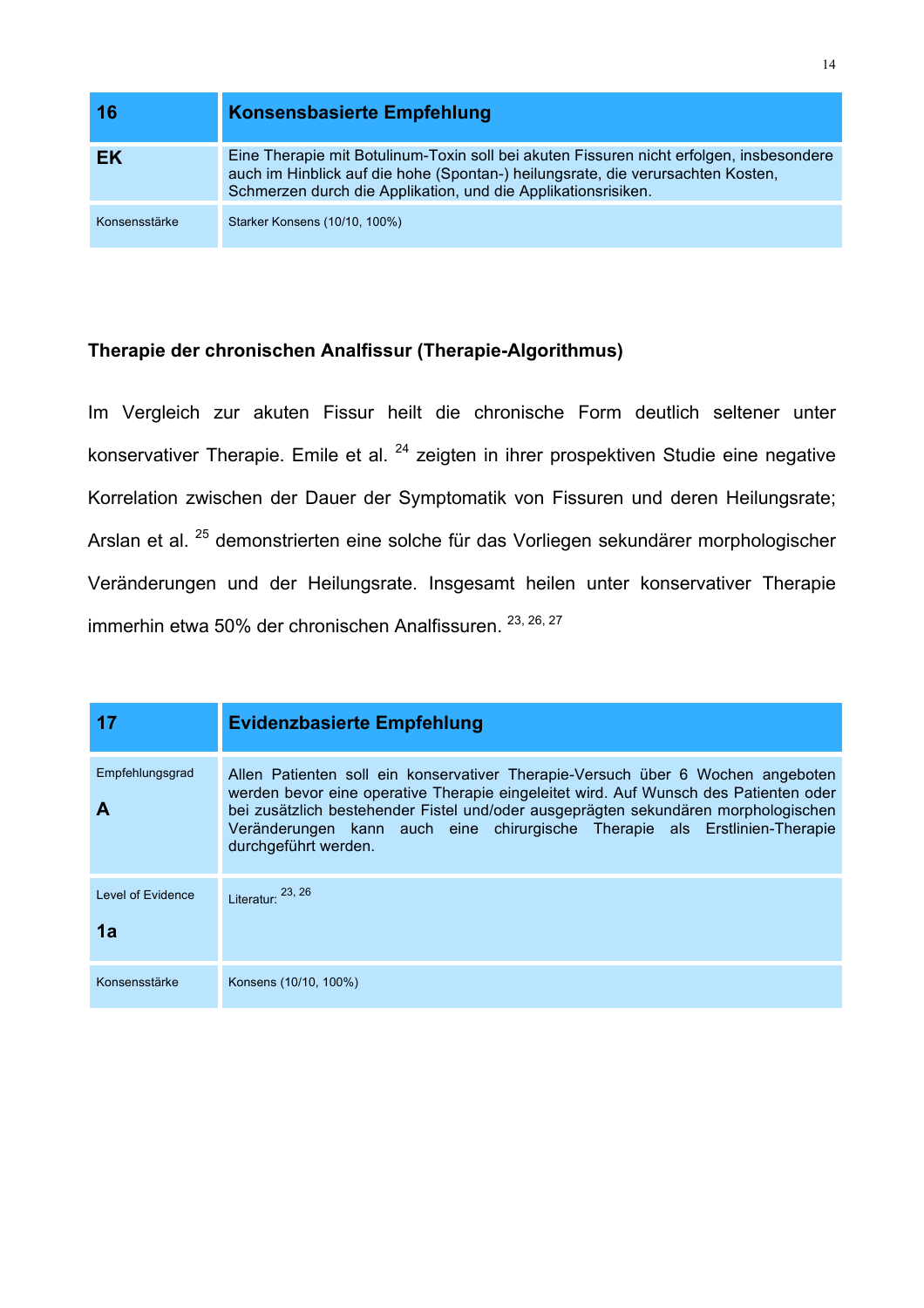## **Kalziumkanalantagonisten (CCA)**

Kalziumkanalblocker führen über den verringerten Einstrom von Calcium-Ionen in glatte Muskelzellen zu einer reduzierten Kontraktilität und damit zur Vasodilatation und zur Reduktion des Sphinktertonus.

| 18                      | <b>Evidenzbasierte Empfehlung</b>                                                                                                                                                                                                                                                                                                                                                                                                                |
|-------------------------|--------------------------------------------------------------------------------------------------------------------------------------------------------------------------------------------------------------------------------------------------------------------------------------------------------------------------------------------------------------------------------------------------------------------------------------------------|
| Empfehlungsgrad<br>В    | Lokal applizierte Calciumantagonisten sollten die medikamentöse Erstlinien-Therapie<br>bei chronischen Analfissuren sein. Ihre Wirksamkeit ist vergleichbar derer von Nitraten,<br>jedoch haben sie weniger systemische Nebenwirkungen.<br>Orale Calcium-Antagonisten können ebenfalls zur Therapie verwendet werden.<br>Aufgrund des günstigeren Verhältnisses von Wirkung und Nebenwirkung sollte die<br>topische Anwendung präferiert werden. |
| Level of Evidence<br>1a | Literatur: 23, 26 28-31                                                                                                                                                                                                                                                                                                                                                                                                                          |
| Konsensstärke           | Konsens (9/10, 90%)                                                                                                                                                                                                                                                                                                                                                                                                                              |

### **Nitrate**

Nitrate wie Gylceryltrinitrat (GTN) wirken durch die Freisetzung von Stickstoffmonoxid

relaxierend auf glatte Muskelzellen und führen somit zur Senkung des analen Ruhedrucks.

32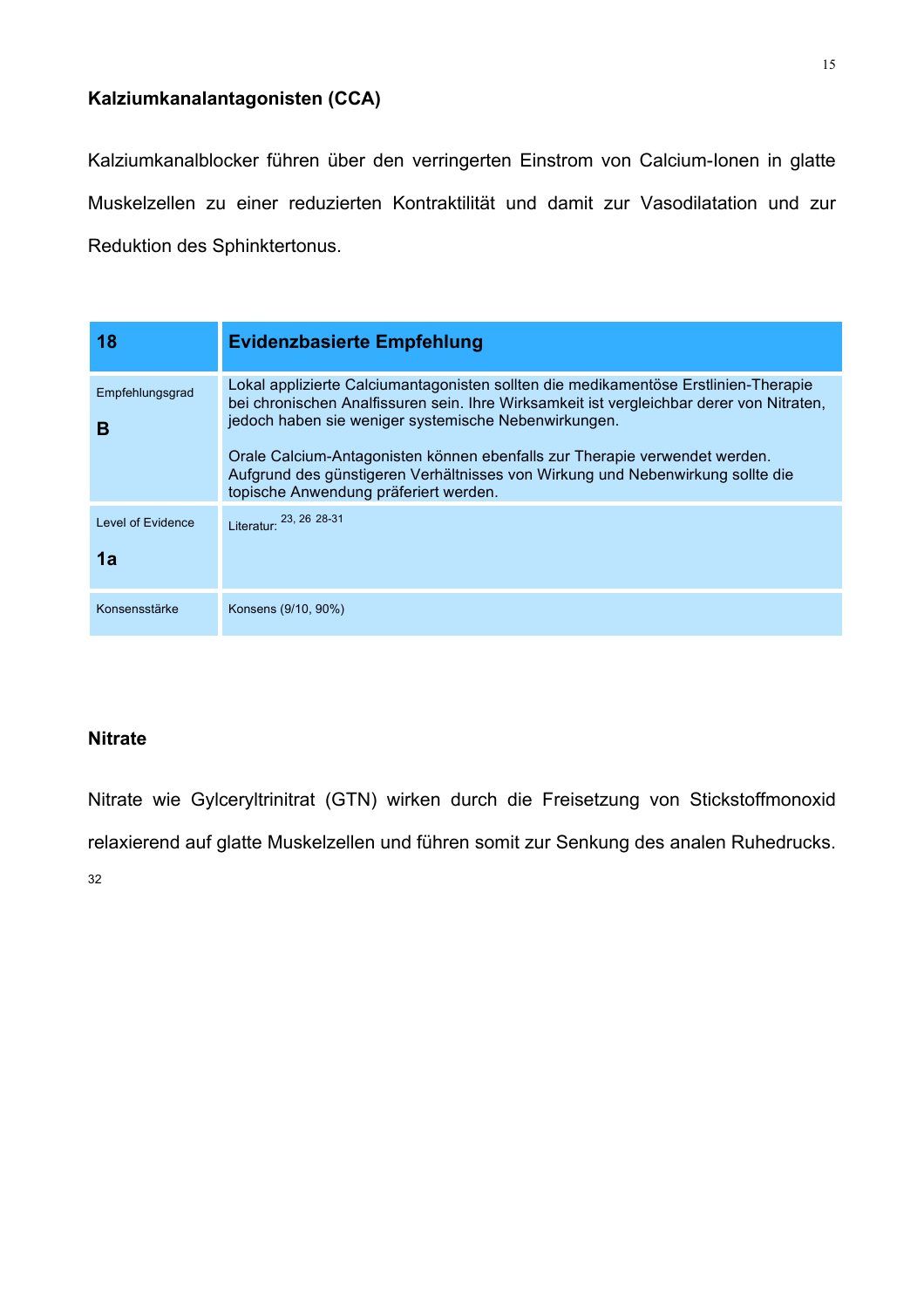| 19                      | <b>Evidenzbasierte Empfehlung</b>                                                                                                                                                                                                                                             |
|-------------------------|-------------------------------------------------------------------------------------------------------------------------------------------------------------------------------------------------------------------------------------------------------------------------------|
| Empfehlungsgrad<br>0    | Lokal applizierte Nitrate wie GTN können zur Therapie der chronischen Analfissur<br>verwendet werden. Sie haben eine ähnlich hohe Heilungsrate wie Calciumantagonisten.<br>Limitierend ist, dass häufiger Nebenwirkungen, insbesondere in ca. 30%<br>Kopfschmerzen, bestehen. |
| Level of Evidence<br>1a | Literatur: 23, 26, 33                                                                                                                                                                                                                                                         |
| Konsensstärke           | Konsens (10/10, 100%)                                                                                                                                                                                                                                                         |

## **Botulinum-Toxin A**

Botulinum-Toxin A (nachfolgend: Botulinum-Toxin) ist ein neurotoxisches Protein und hemmt die Erregungsübertragung von der Nerven- zur Muskelzelle im Sinne eines Muskelrelaxans. Auf diese Weise führt es nach lokaler Injektion zu einer Reduktion des Ruhetonus des M. sphincter ani internus. 34

| 20                   | <b>Evidenzbasierte Empfehlung</b>                                                                                                                                                                                                                                                                                                                                                                                                            |
|----------------------|----------------------------------------------------------------------------------------------------------------------------------------------------------------------------------------------------------------------------------------------------------------------------------------------------------------------------------------------------------------------------------------------------------------------------------------------|
| Empfehlungsgrad<br>0 | Botulinum-Toxin weist in Metaanalysen geringfügig, aber signifikant höhere<br>Heilungsraten im Vergleich zu GTN und CCA auf. In Zusammenschau von Heilungsrate,<br>verursachten Kosten und der zumeist schmerzhaften Applikation (welche ggfs. in<br>Narkose erfolgen muss) kann es bei Therapieresistenz auf Calciumantagonisten mit<br>dem Patienten als Zweitlinientherapie alternativ zu einem operativen Vorgehen<br>besprochen werden. |
| Level of Evidence    | Literatur: 23, 26, 27 23, 35                                                                                                                                                                                                                                                                                                                                                                                                                 |
| 1a                   |                                                                                                                                                                                                                                                                                                                                                                                                                                              |
| Konsensstärke        | Konsens (10/10, 100%)                                                                                                                                                                                                                                                                                                                                                                                                                        |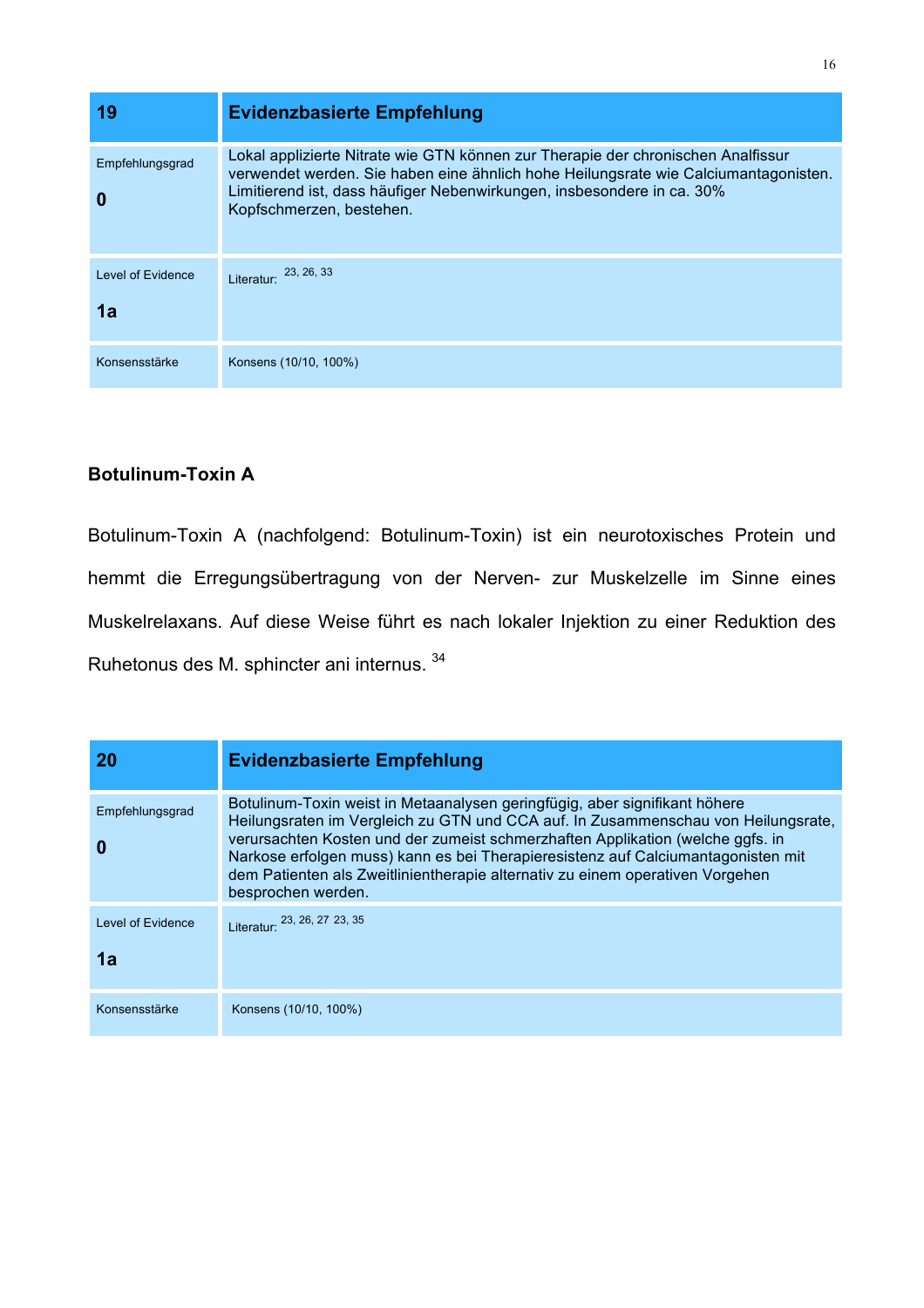Die angewandten Injektionsorte in der Therapie chronischer Analfissuren (einseitig, beidseitig, anterior, posterior im Bereich des M. sphincter ani internus) sowie die Dosierungen variieren beträchtlich in der Literatur - z.T. mit widersprüchlichen Ergebnissen. 36-40

| 21                         | Evidenzbasiertes Statement (1) und konsensbasierte Empfehlung<br>(2)                                                                                                                                                                                                                                                                                                |
|----------------------------|---------------------------------------------------------------------------------------------------------------------------------------------------------------------------------------------------------------------------------------------------------------------------------------------------------------------------------------------------------------------|
| Empfehlungsgrad<br>$0$ /EK | 1) Aktuelle Metaanalysen konnten keinen dosisabhängigen Effekt von Botulium-Toxin<br>Typ A nachweisen. Auch bestehen keine verlässlichen Prädiktoren, inwiefern<br>verschiedene Patienten auf Botulinum-Toxin ansprechen.<br>2) Bei hypertonem Sphinkter kann bei erstmaliger Applikation eine Dosierung von 20-<br>40IE Botox®-Äquivalent intrasphinktär erfolgen. |
| Level of Evidence<br>1a    | Literatur: 23, 36, 37                                                                                                                                                                                                                                                                                                                                               |
| Konsensstärke              | Starker Konsens (10/10, 100%)                                                                                                                                                                                                                                                                                                                                       |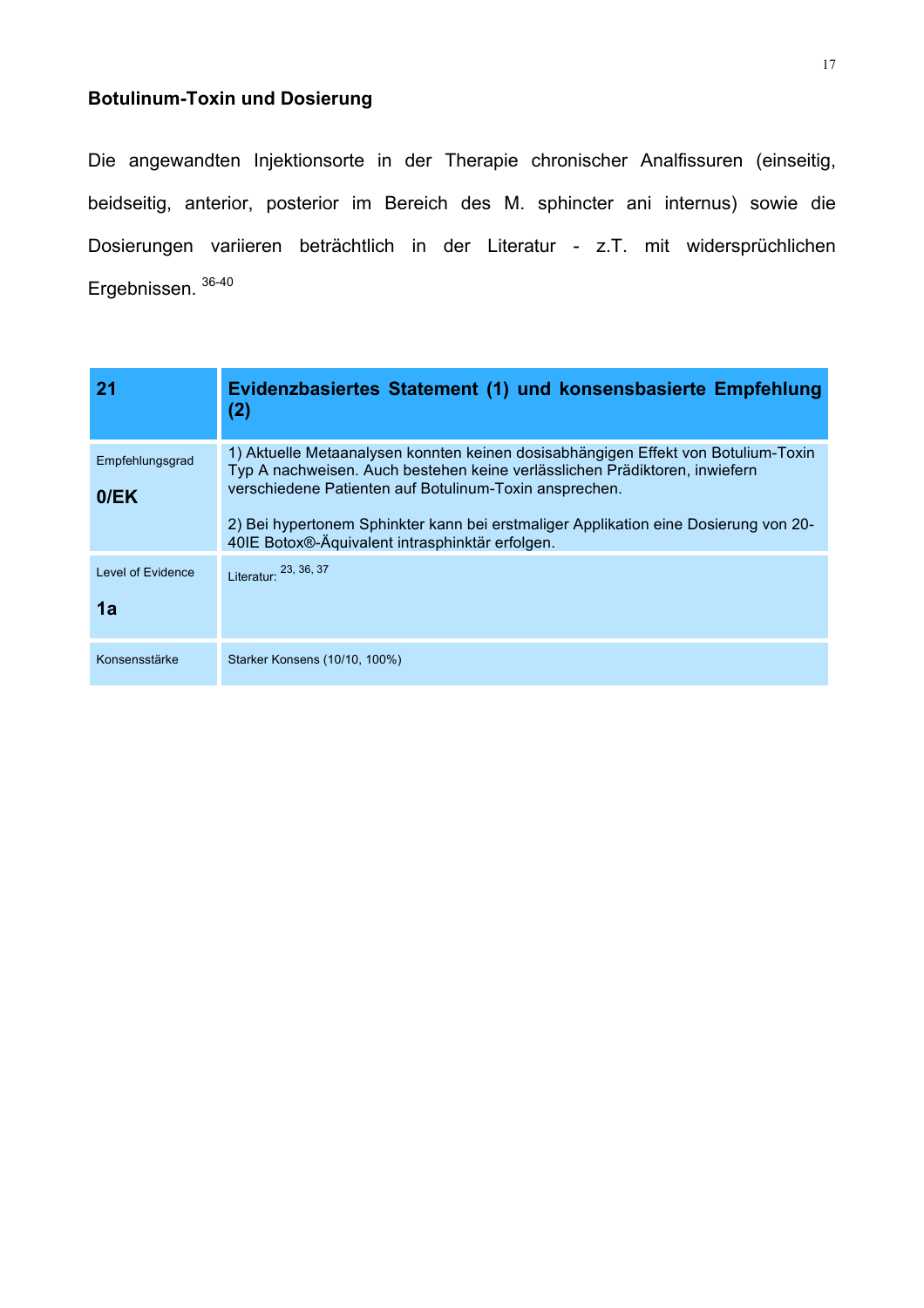## **Sonstige konservative Therapien**

Einzelne, teils randomisierte Studien untersuchten weitere konservative Therapieformen. Zu erwähnen sind die perkutane tibiale und sakrale Nervenstimulation, 41-43 (kryothermale) anale Dilatatoren <sup>44,45</sup> sowie Gonyautoxin <sup>46</sup>, welche teils erstaunlich hohe Heilungsraten aufweisen. Zur Ableitung von mehr als offenen Empfehlungen (d.h. "kann") sind jedoch weitere Studien mit höheren Fallzahlen nötig.

| 22                                  | <b>Evidenzbasierte Empfehlung</b>                                                                                                                  |
|-------------------------------------|----------------------------------------------------------------------------------------------------------------------------------------------------|
| Empfehlungsgrad<br>0                | Anale Dilatatoren können zur alleinigen konservativen Behandlung oder in<br>Kombination mit sphinkterrelaxierenden Medikamenten eingesetzt werden. |
| Level of Evidence<br>2 <sub>b</sub> | Literatur: 44, 45, 47-53                                                                                                                           |
| Konsensstärke                       | Konsens (10/10, 100%)                                                                                                                              |

## **Therapie der chronischen Analfissur (chirurgisch)**

## **Fissurektomie**

Bei der Fissurektomie nach Gabriel <sup>54</sup> wird die Fissur samt entzündlichem und vernarbtem

Gewebe unter Schonung des Schliessmuskels flach exzidiert und ein perianales Drainage-

Dreieck angelegt.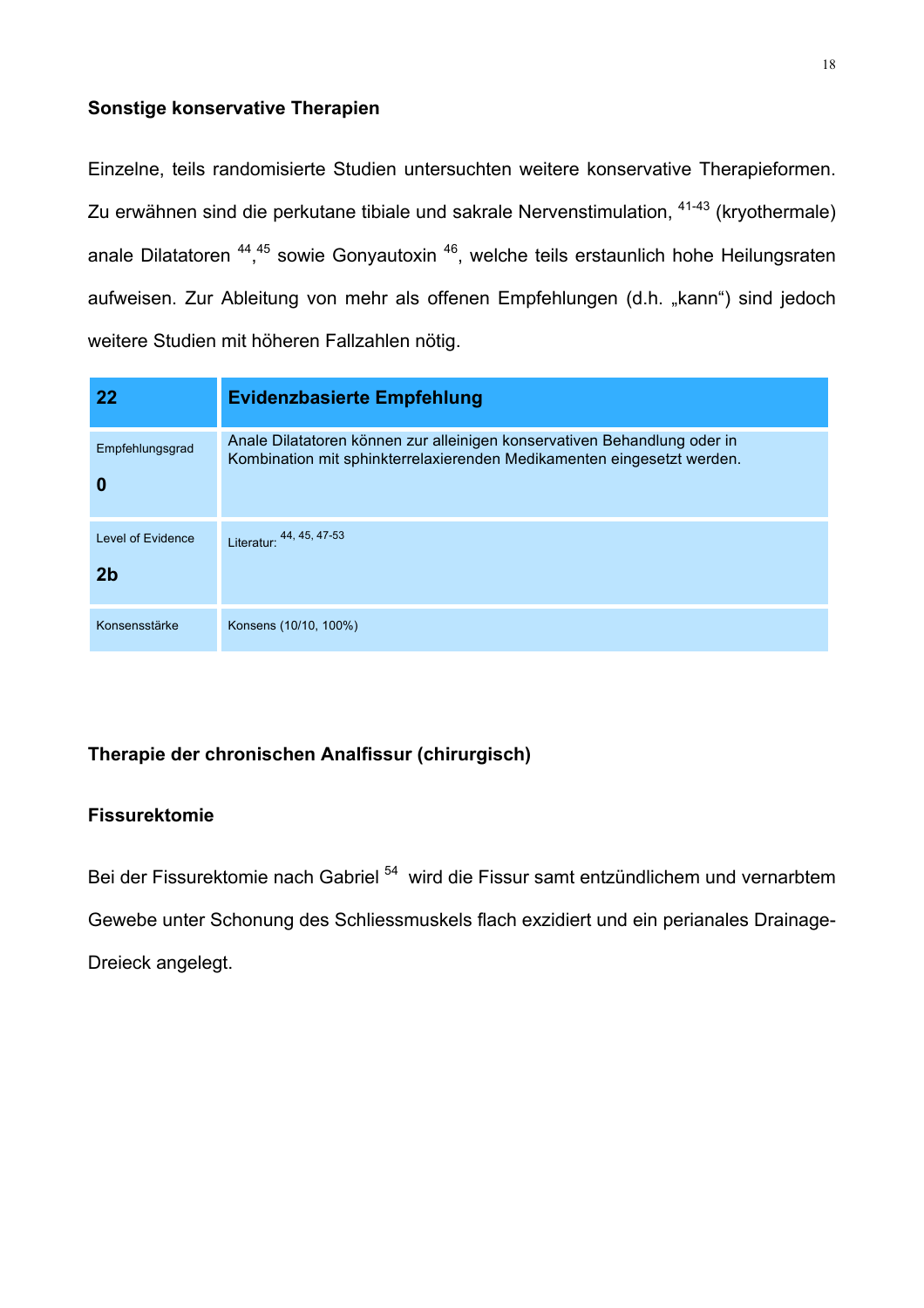| 23                      | <b>Evidenzbasierte Empfehlung</b>                                                                                                                                                                                                                                                                        |
|-------------------------|----------------------------------------------------------------------------------------------------------------------------------------------------------------------------------------------------------------------------------------------------------------------------------------------------------|
| Empfehlungsgrad<br>В    | Die Fissurektomie weist eine höhere Heilungsrate auf als alle konservativen Therapien,<br>jedoch eine geringere als die laterale Internus- Sphinkterotomie (LIS). In Anbetracht der<br>geringeren Inkontinenzrate sollte die Fissurektomie die Erstlinien-Therapie bei den<br>operativen Verfahren sein. |
| Level of Evidence<br>1b | Literatur: 23, 26                                                                                                                                                                                                                                                                                        |
| Konsensstärke           | Starker Konsens (10/10, 100%)                                                                                                                                                                                                                                                                            |

## **Fissurektomie kombiniert mit Botulinum-Toxin**

Die kombinierte Therapie einer Fissurektomie mit Botulinum-Toxin-Injektion könnte einen zusätzlichen Nutzen erbringen, da sie beide pathogenetischen Faktoren der Fissur angreift: zum Einen die Sphinkter- Hypertonie, und zum Anderen die fibrotischentzündliche Ulzeration.

| 24                | <b>Evidenzbasierte Empfehlung</b>                                                                                                             |
|-------------------|-----------------------------------------------------------------------------------------------------------------------------------------------|
| Empfehlungsgrad   | Botulinum-Toxin kann zusätzlich bei einem operativen Eingriff (Fissurektomie,<br>Advancement-Flap) zur Sphinkterrelaxation appliziert werden. |
| $\bf{0}$          |                                                                                                                                               |
| Level of Evidence | Literatur: 23, 26, 27, 55-60                                                                                                                  |
| 4                 |                                                                                                                                               |
| Konsensstärke     | Starker Konsens (100%, 10/10)                                                                                                                 |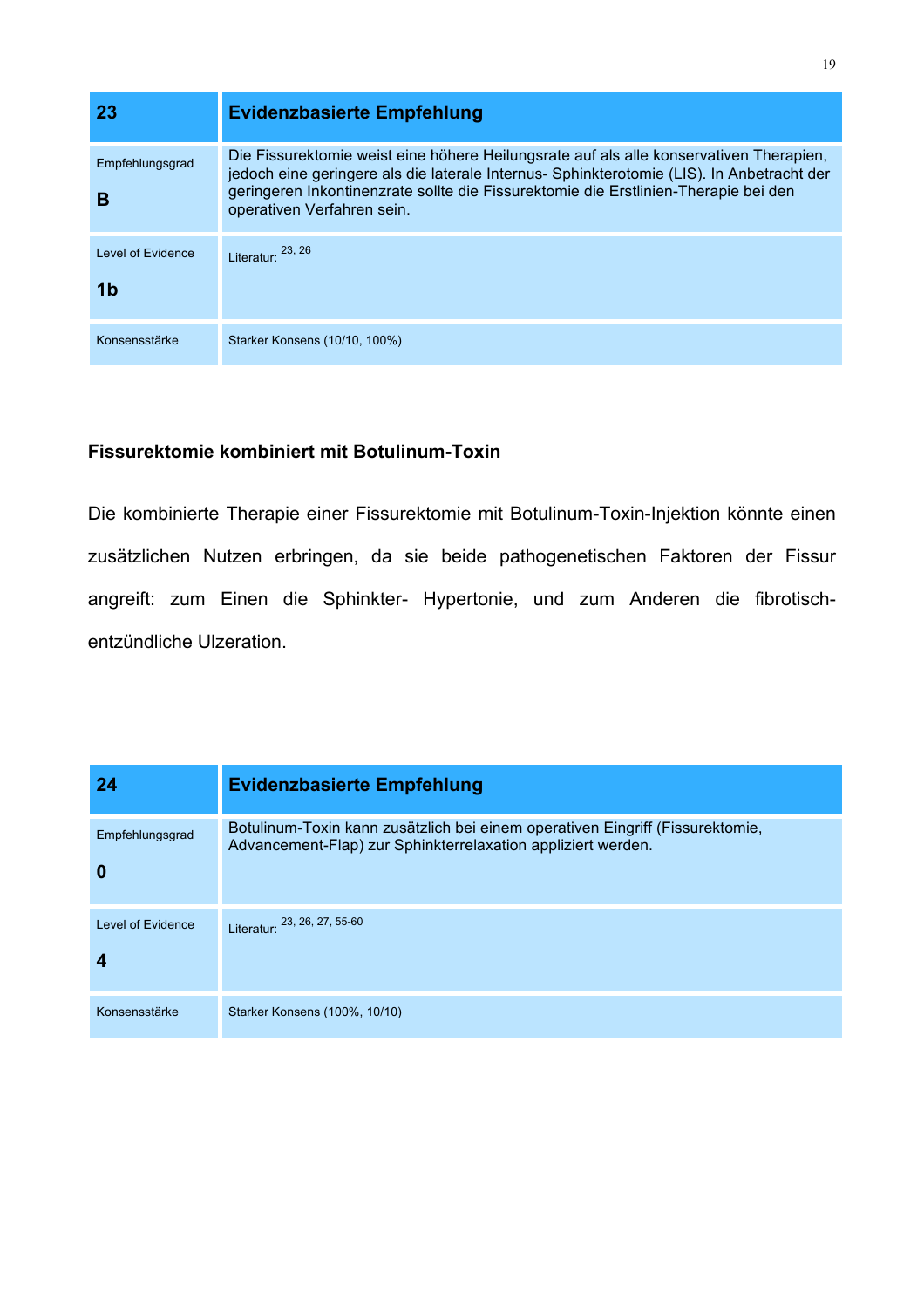# **Analer Advancement Flap**

Es wurden verschiedene Varianten des Advancement Flaps in der Literatur beschrieben.

Teils wird anale Mukosa über die Fissurektomie-Wunde mobilisiert und teils wird perianale

Haut von außen über die Fissur verschoben (V-Y-Flap, "Haus"-Flap, Dermal-Flap).

| 25                   | <b>Evidenzbasiertes Empfehlung</b>                                                                                                                                                             |
|----------------------|------------------------------------------------------------------------------------------------------------------------------------------------------------------------------------------------|
| Empfehlungsgrad<br>0 | Der Advancement-Flap kann ergänzend zur konventionellen Fissurektomie als operative<br>Erstlinientherapie oder als Zweitlinien-Therapie nach erfolgloser Fissurektomie<br>durchgeführt werden. |
| Level of Evidence    | Literatur: 26, 61-70                                                                                                                                                                           |
| 2 <sub>b</sub>       |                                                                                                                                                                                                |
| Konsensstärke        | Starker Konsens (10/10, 100%)                                                                                                                                                                  |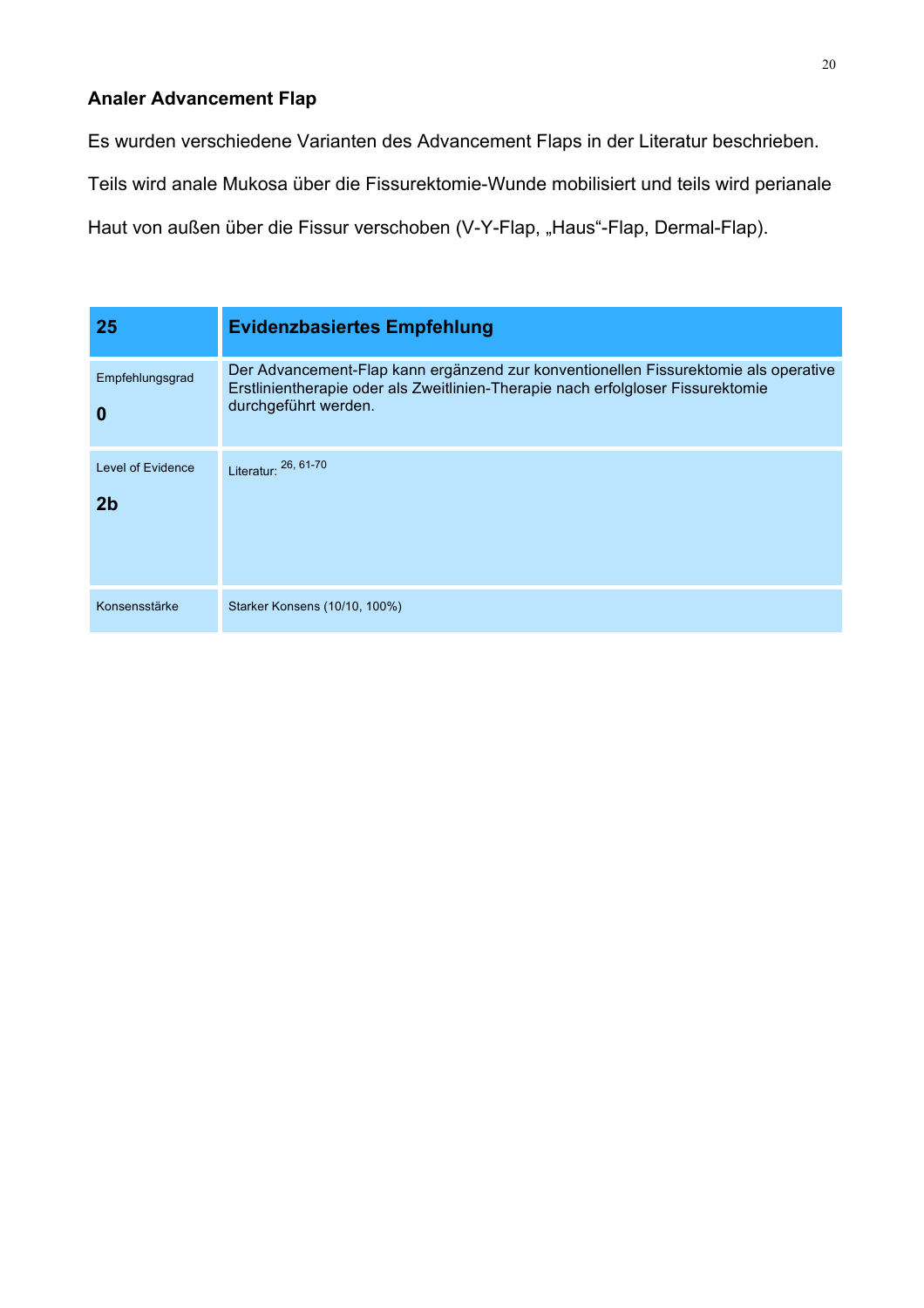#### **Laterale Internus- Sphinkterotomie (LIS)**

In der aktuellen US-amerikanischen Leitlinie wird die LIS aufgrund ihrer hohen Heilungsraten als der Goldstandard unter den chirurgischen Verfahren angesehen, unterstützt von einer Level 1a Evidenz und mit starker Empfehlung: "Von allen chirurgischen Optionen, ist die LIS die Therapie der Wahl für chronische Analfissuren." 71 Doch in der Literatur besteht ein andauernder Diskurs über die Rate an postoperativer Inkontinenz. Einzelne RCT und auch mehrere Meta-Analysen 26, 27, 72 liefern inkonsistente Ergebnisse.

| 26                      | <b>Evidenzbasierte Empfehlung</b>                                                                                                                                                                                                                                                                                                                                                                                                                                                                                                                                                                                                |
|-------------------------|----------------------------------------------------------------------------------------------------------------------------------------------------------------------------------------------------------------------------------------------------------------------------------------------------------------------------------------------------------------------------------------------------------------------------------------------------------------------------------------------------------------------------------------------------------------------------------------------------------------------------------|
| Empfehlungsgrad<br>A    | Die laterale interne Sphinkterotomie weist persistierend in RCT und Metaanalysen die<br>höchsten Heilungsraten auf. In Bezug auf die postoperative Inkontinenz bestehen<br>jedoch ebenfalls z.T. deutlich höhere Raten als bei der Fissurektomie, wobei die<br>Literatur inkonsistent ist. Die LIS soll deshalb in Abwägung dieser Befunde nicht als<br>Erstlinientherapie angewandt werden. In Einzelfällen kann die LIS jedoch nach<br>Ausschöpfen aller anderen Therapieoptionen mit dem Patienten in Anbetracht seiner<br>persönlichen Anamnese, seines Risikos für Inkontinenz und seiner Präferenzen<br>diskutiert werden. |
| Level of Evidence<br>1a | Literatur: 26, 73 27, 72                                                                                                                                                                                                                                                                                                                                                                                                                                                                                                                                                                                                         |
| Konsensstärke           | Starker Konsens (10/10, 100%)                                                                                                                                                                                                                                                                                                                                                                                                                                                                                                                                                                                                    |

| 27                     | <b>Evidenzbasierte Empfehlung</b>                                                                                                                                                                                                                       |
|------------------------|---------------------------------------------------------------------------------------------------------------------------------------------------------------------------------------------------------------------------------------------------------|
| Empfehlungsgrad<br>A   | Bei Patienten post partum, mit erniedrigtem Sphinkter-Tonus oder vorherigen analen<br>Operationen soll eine LIS, auch bei Versagen anderer operativer Therapien, nur<br>zurückhaltend angewendet werden um eine postoperative Inkontinenz zu vermeiden. |
| Level of Evidence<br>4 | Literatur: 74-77                                                                                                                                                                                                                                        |
| Konsensstärke          | Starker Konsens (100%, 10/10)                                                                                                                                                                                                                           |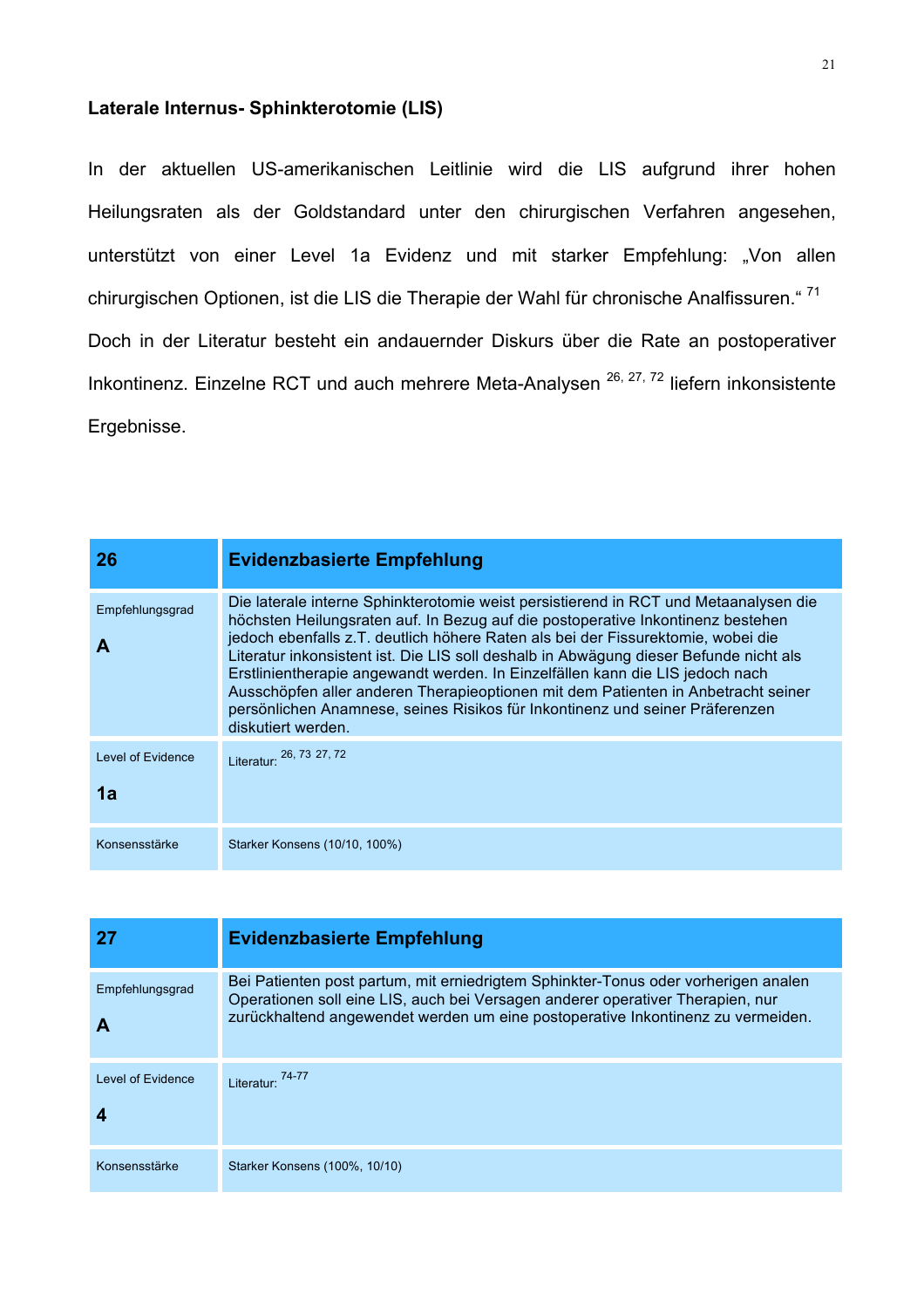## **Offene und geschlossene LIS**

Die offene laterale Internus-Sphinkterotomie wird mittels einer 1-2 cm <sup>78</sup> Inzision im "intersphinktären Raum" und durch Teilung des M. sphincter internus unter Sicht durchgeführt. Die geschlossene laterale Sphinkterotomie wird mittels Stichinzision im "intersphinktären Raum" und blinder Teilung des M. sphincter internus unter digitaler Kontrolle durchgeführt.

| 28                | <b>Evidenzbasierte Empfehlung</b>                                                                                                                                |
|-------------------|------------------------------------------------------------------------------------------------------------------------------------------------------------------|
| Empfehlungsgrad   | Die offene und geschlossene laterale Sphinkterotomie erzielen ähnliche Ergebnisse<br>bzgl. Heilung und Nebenwirkungen und können gleichwertig angewendet werden. |
| $\boldsymbol{0}$  |                                                                                                                                                                  |
| Level of Evidence | Literatur: 27, 72                                                                                                                                                |
| 1a                |                                                                                                                                                                  |
| Konsensstärke     | Starker Konsens (10/10, 100%)                                                                                                                                    |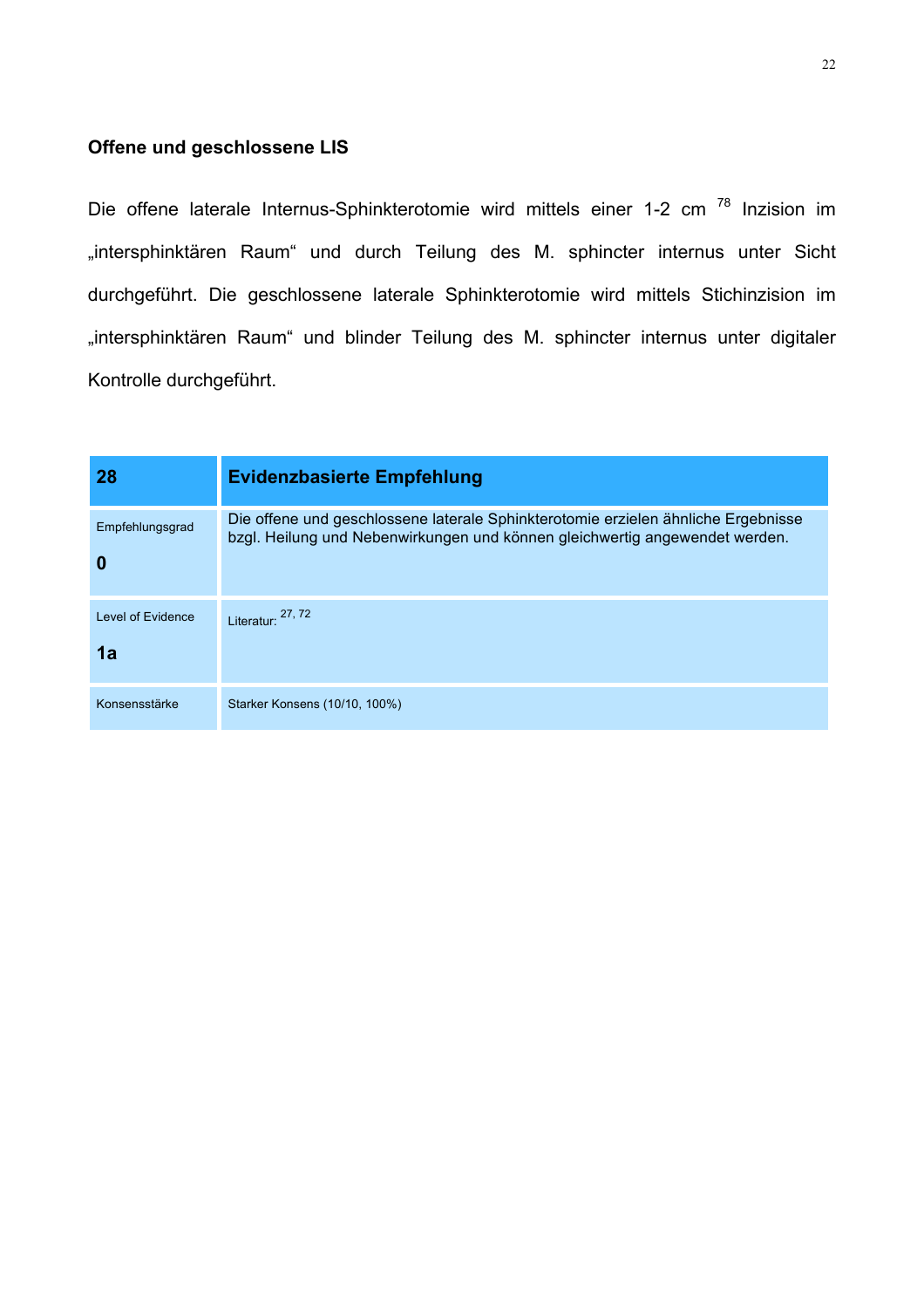| 29                      | <b>Evidenzbasierte Empfehlung</b>                                                                                                                                                                                 |
|-------------------------|-------------------------------------------------------------------------------------------------------------------------------------------------------------------------------------------------------------------|
| Empfehlungsgrad<br>Α    | Die (unkontrollierte und manuelle) anale Dilatation weist eine geringere Heilungsrate als<br>die LIS und die höchste postoperative Inkontinenzrate aller Verfahren auf und soll daher<br>nicht eingesetzt werden. |
| Level of Evidence<br>1a | Literatur: 26, 72                                                                                                                                                                                                 |
| Konsensstärke           | Starker Konsens (10/10, 100%)                                                                                                                                                                                     |

## **Sonstige operative Verfahren**

Einzelne Studien untersuchten weitere noch nicht etablierte operative Therapieformen. Zu

erwähnen ist z.B. die Behandlung mit dem fraktionierten CO2-Laser. <sup>79</sup>

## **Resektion sekundärer morphologischer Veränderungen**

| 30                      | <b>Evidenzbasiertes Empfehlung</b>                                                                                                                                                                                                                                                                |
|-------------------------|---------------------------------------------------------------------------------------------------------------------------------------------------------------------------------------------------------------------------------------------------------------------------------------------------|
| Empfehlungsgrad<br>Α    | Bei der operativen Therapie soll eine gleichzeitige Resektion der sekundären<br>morphologischen Veränderungen (d.h. Wächtermariske/Vorpostenfalte, sklerosierte<br>Randwälle, hypertrophe Analpapillen, fibrosierte Analpolypen und vernarbte Anteile des<br>M. sphincter ani internus) erfolgen. |
| Level of Evidence<br>1b | Literatur <sup>13, 80</sup>                                                                                                                                                                                                                                                                       |
| Konsensstärke           | Starker Konsens (10/10, 100%)                                                                                                                                                                                                                                                                     |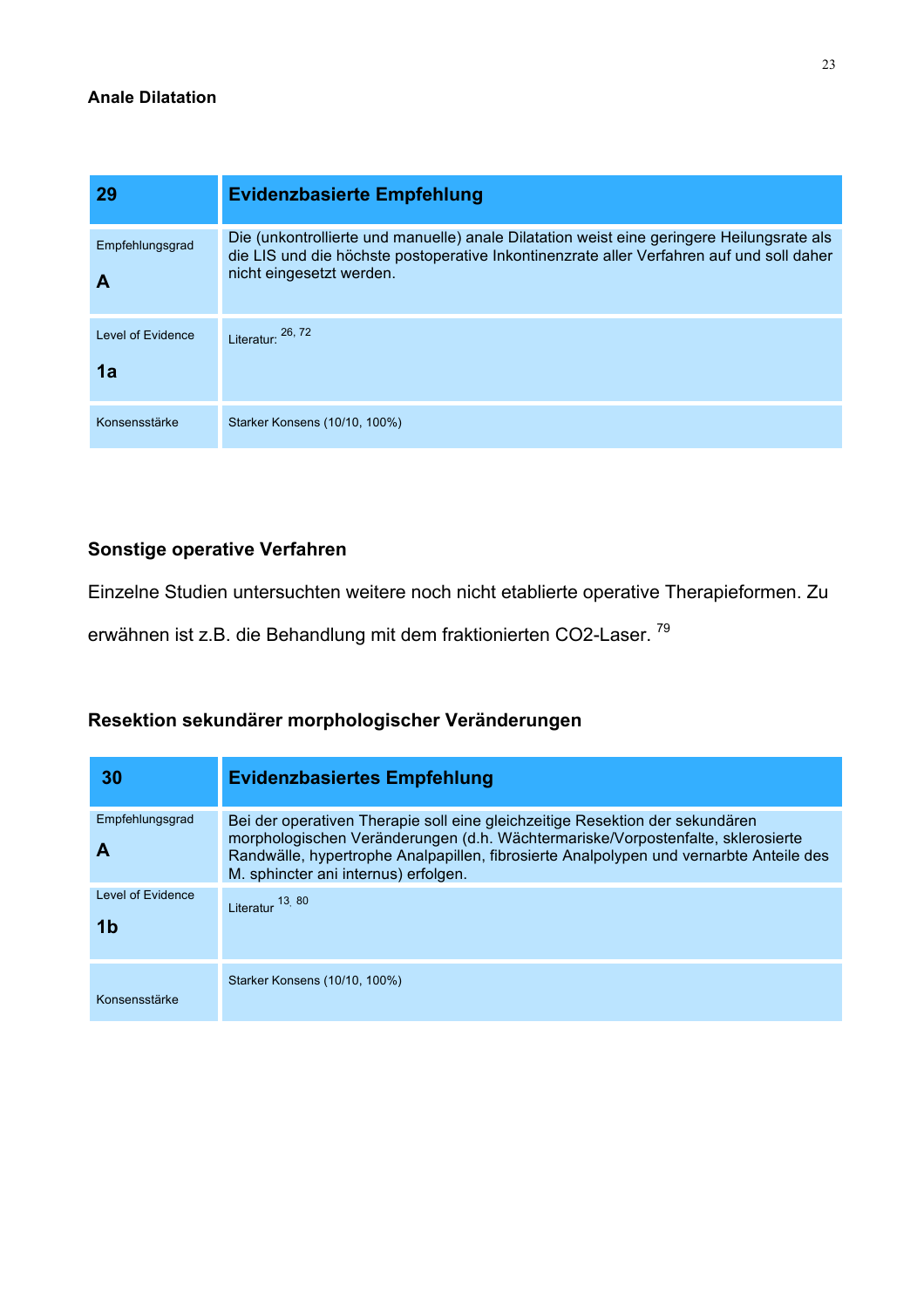## **Histologische Untersuchung des exzidierten Gewebes nach Fissurektomie**

| 31                                 | <b>Evidenzbasierte Empfehlung</b>                                                            |
|------------------------------------|----------------------------------------------------------------------------------------------|
| Empfehlungsgrad<br>A               | Eine histologische Untersuchung des exzidierten Gewebes nach Fissurektomie soll<br>erfolgen. |
| Level of Evidenc<br>1 <sub>b</sub> | Literatur: 81-83                                                                             |
| Konsensstärke                      | Starker Konsens (100%, 10/10)                                                                |

## **Pudendusblock**

| 32            | Konsensbasierte Empfehlung                                                                                                                                                                                           |
|---------------|----------------------------------------------------------------------------------------------------------------------------------------------------------------------------------------------------------------------|
| EK            | Eine adäquate postoperative Analgesie ist sinnvoll.<br>Ein Pudendusblock kann die postoperativen Schmerzen reduzieren und bei den<br>operativen Verfahren zusätzlich zur gewählten Anästhesieform angewendet werden. |
| Konsensstärke | Starker Konsens (10/10, 100%)                                                                                                                                                                                        |

# **Nachbehandlung und Rezidivprophylaxe**

Bzgl. der Nachbehandlung und Rezidivprophylaxe nach Fissurektomie und anderen operativen Verfahren liegen aktuell gemäß unseres Wissens keine Studien vor. Zur Nachbehandlung offener perianaler Wunden verweisen wir auf die deutsche S3-Leitlinie Analfistel. <sup>84</sup>

| 33            | Konsensbasierte Empfehlung                                                                                                                                                                                                                                                  |
|---------------|-----------------------------------------------------------------------------------------------------------------------------------------------------------------------------------------------------------------------------------------------------------------------------|
| EK            | Zur Nachbehandlung und Rezidivprophylaxe nach operativen Verfahren kann eine<br>Therapie mit lokal applizierten CCA respektive GTN sowie Stuhlregulation, z.B. mit<br>Flohsamenschalen, erfolgen. Eine Nachkontrolle inklusive Proktoskopie kann nach 6<br>Wochen erfolgen. |
| Konsensstärke | Starker Konsens (10/10, 100%)                                                                                                                                                                                                                                               |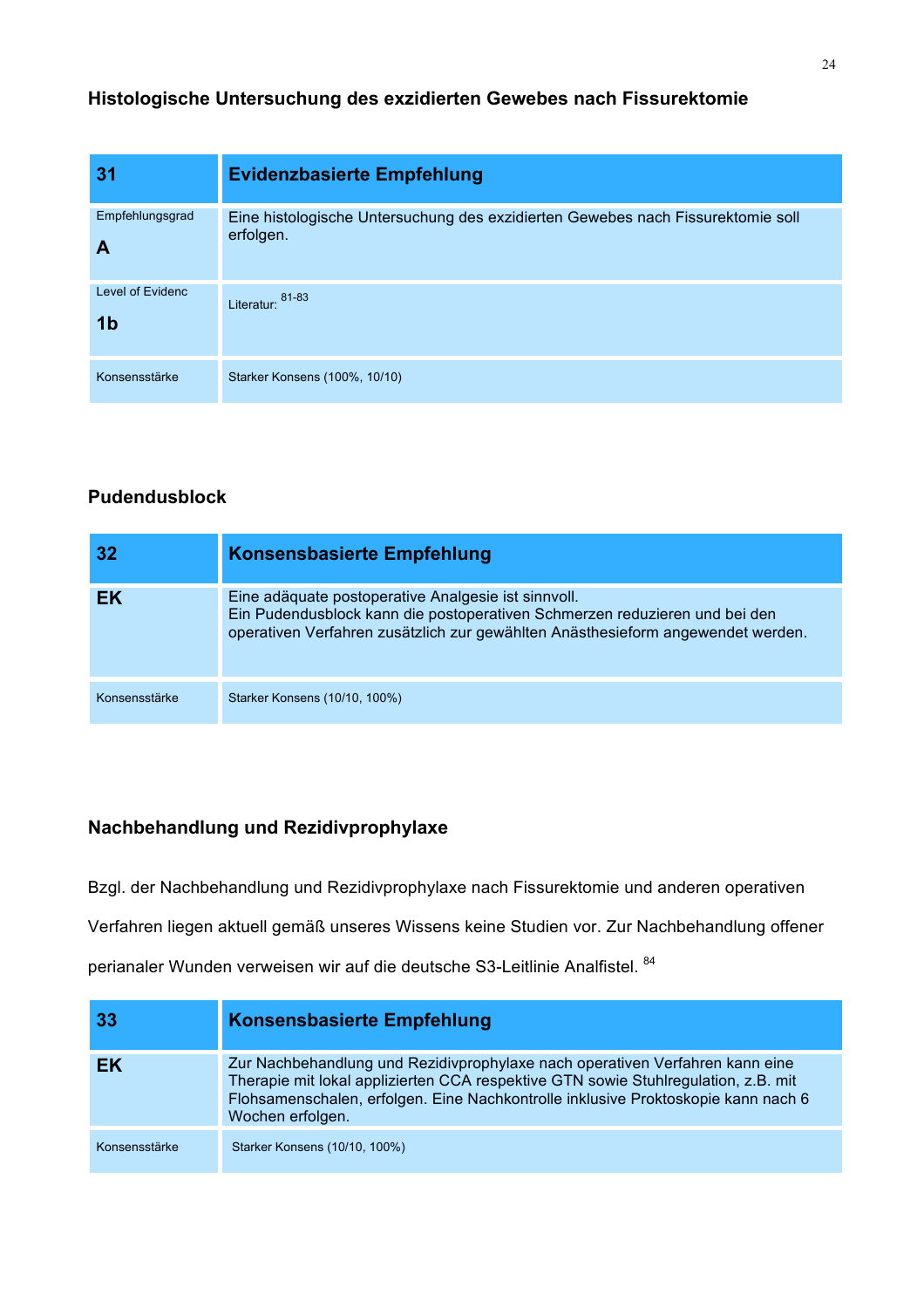Abbildung 2: Möglicher, schematisierter Behandlungsalgorithmus bei primärer chronischer

Analfissur

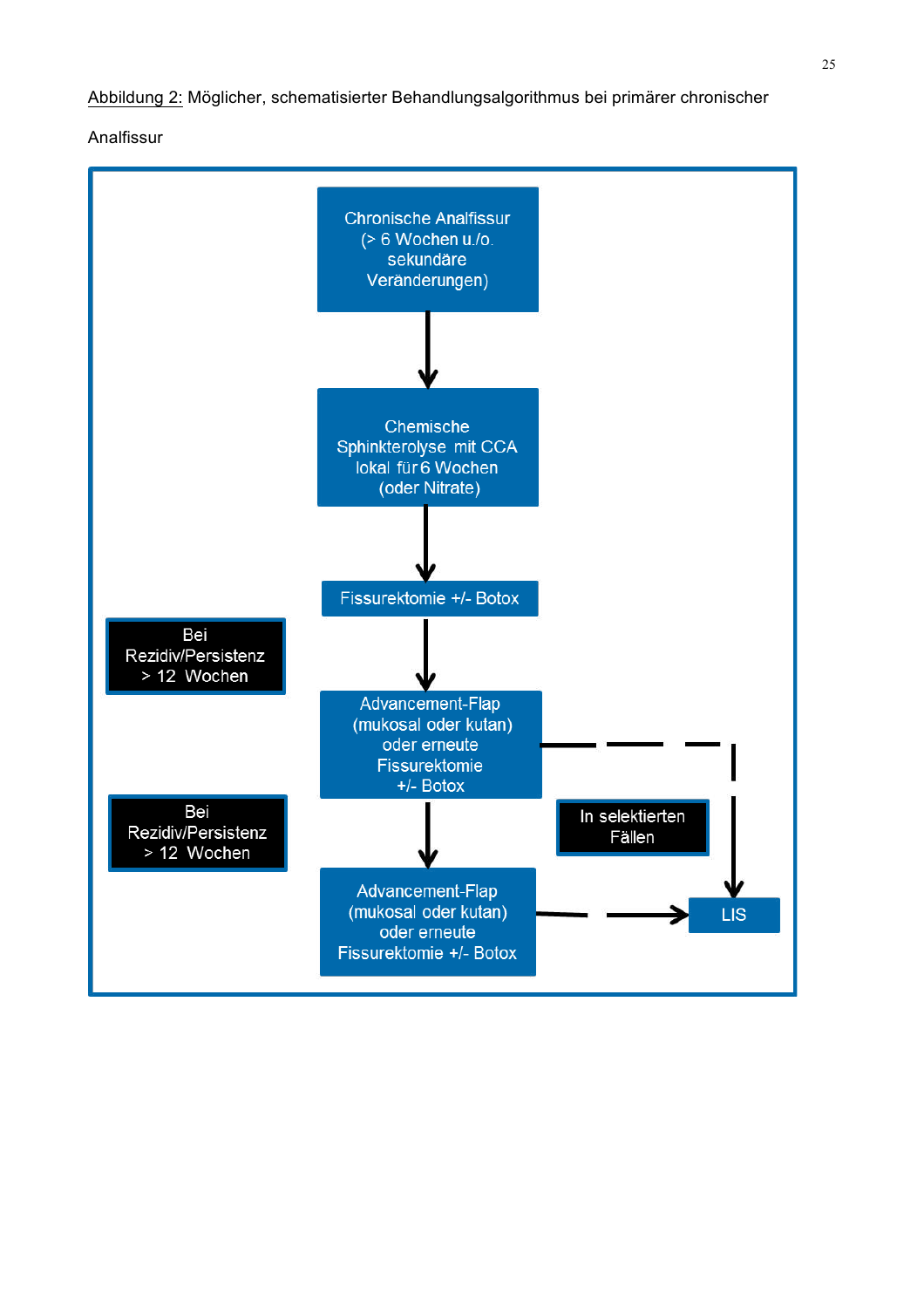## **References**

- 1. Altomare DF, Binda GA, Canuti S, Landolfi V, Trompetto M, Villani RD. The management of patients with primary chronic anal fissure: a position paper. *Tech Coloproctol* 2011; **15**: 135-41.
- 2. Lock MR, Thomson JP. Fissure-in-ano: the initial management and prognosis. *Br J Surg* 1977; **64**: 355-8.
- 3. Griffin N, Acheson AG, Tung P, Sheard C, Glazebrook C, Scholefield JH. Quality of life in patients with chronic anal fissure. *Colorectal Dis* 2004; **6**: 39-44.
- 4. Ortiz H, Marzo J, Armendariz P, De Miguel M. Quality of life assessment in patients with chronic anal fissure after lateral internal sphincterotomy. *Br J Surg* 2005; **92**: 881-5.
- 5. Pascual M, Pares D, Pera M, Courtier R, Gil MJ, Puig S, et al. Variation in clinical, manometric and endosonographic findings in anterior chronic anal fissure: a prospective study. *Dig Dis Sci* 2008; **53**: 21-6.
- 6. Ayantunde AA, Debrah SA. Current concepts in anal fissures. *World J Surg* 2006; **30**: 2246-60.
- 7. Schouten WR, Briel JW, Auwerda JJ, De Graaf EJ. Ischaemic nature of anal fissure. *Br J Surg* 1996; **83**: 63-5.
- 8. Klosterhalfen B, Vogel P, Rixen H, Mittermayer C. Topography of the inferior rectal artery: a possible cause of chronic, primary anal fissure. *Dis Colon Rectum* 1989; **32**: 43-52.
- 9. Erel S, Adahan D, Kismet K, Caylan A, Tanrikulu Y, Akkus MA. Risk factors special to eastern culture for the development of anal fissure. *Bratisl Lek Listy* 2009; **110**: 710-2.
- 10. Jensen SL. Diet and other risk factors for fissure-in-ano. Prospective case control study. *Dis Colon Rectum* 1988; **31**: 770-3.
- 11. Mapel DW, Schum M, Von Worley A. The epidemiology and treatment of anal fissures in a population-based cohort. *BMC Gastroenterol* 2014; **14**: 129.
- 12. Herzig DO, Lu KC. Anal fissure. *Surg Clin North Am* 2010; **90**: 33-44.
- 13. Gupta PJ, Kalaskar S. Removal of hypertrophied anal papillae and fibrous anal polyps increases patient satisfaction after anal fissure surgery. *Tech Coloproctol* 2003; **7**: 155-8.
- 14. Preiss JC, Bokemeyer B, Buhr HJ, Dignass A, Hauser W, Hartmann F, et al. [Updated German clinical practice guideline on "Diagnosis and treatment of Crohn's disease" 2014]. *Z Gastroenterol* 2014; **52**: 1431-84.
- 15. Jensen SL. Treatment of first episodes of acute anal fissure: prospective randomised study of lignocaine ointment versus hydrocortisone ointment or warm sitz baths plus bran. *Br Med J (Clin Res Ed)* 1986; **292**: 1167-9.
- 16. Antropoli C, Perrotti P, Rubino M, Martino A, De Stefano G, Migliore G, et al. Nifedipine for local use in conservative treatment of anal fissures: preliminary results of a multicenter study. *Dis Colon Rectum* 1999; **42**: 1011-5.
- 17. Katsinelos P, Kountouras J, Paroutoglou G, Beltsis A, Chatzimavroudis G, Zavos C, et al. Aggressive treatment of acute anal fissure with 0.5% nifedipine ointment prevents its evolution to chronicity. *World J Gastroenterol* 2006; **12**: 6203-6.
- 18. Tejirian T, Abbas MA. Sitz bath: where is the evidence? Scientific basis of a common practice. *Dis Colon Rectum* 2005; **48**: 2336-40.
- 19. Jensen SL. Maintenance therapy with unprocessed bran in the prevention of acute anal fissure recurrence. *J R Soc Med* 1987; **80**: 296-8.
- 20. Gupta P. Randomized, controlled study comparing sitz-bath and no-sitz-bath treatments in patients with acute anal fissures. *ANZ J Surg* 2006; **76**: 718-21.
- 21. Gupta PJ. Warm sitz bath does not reduce symptoms in posthaemorrhoidectomy period: a randomized, controlled study. *ANZ J Surg* 2008; **78**: 398-401.
- 22. Gagliardi G, Pascariello A, Altomare DF, Arcana F, Cafaro D, La Torre F, et al. Optimal treatment duration of glyceryl trinitrate for chronic anal fissure: results of a prospective randomized multicenter trial. *Tech Coloproctol* 2010; **14**: 241-8.
- 23. Nelson RL, Thomas K, Morgan J, Jones A. Non surgical therapy for anal fissure. *Cochrane Database Syst Rev* 2012: CD003431.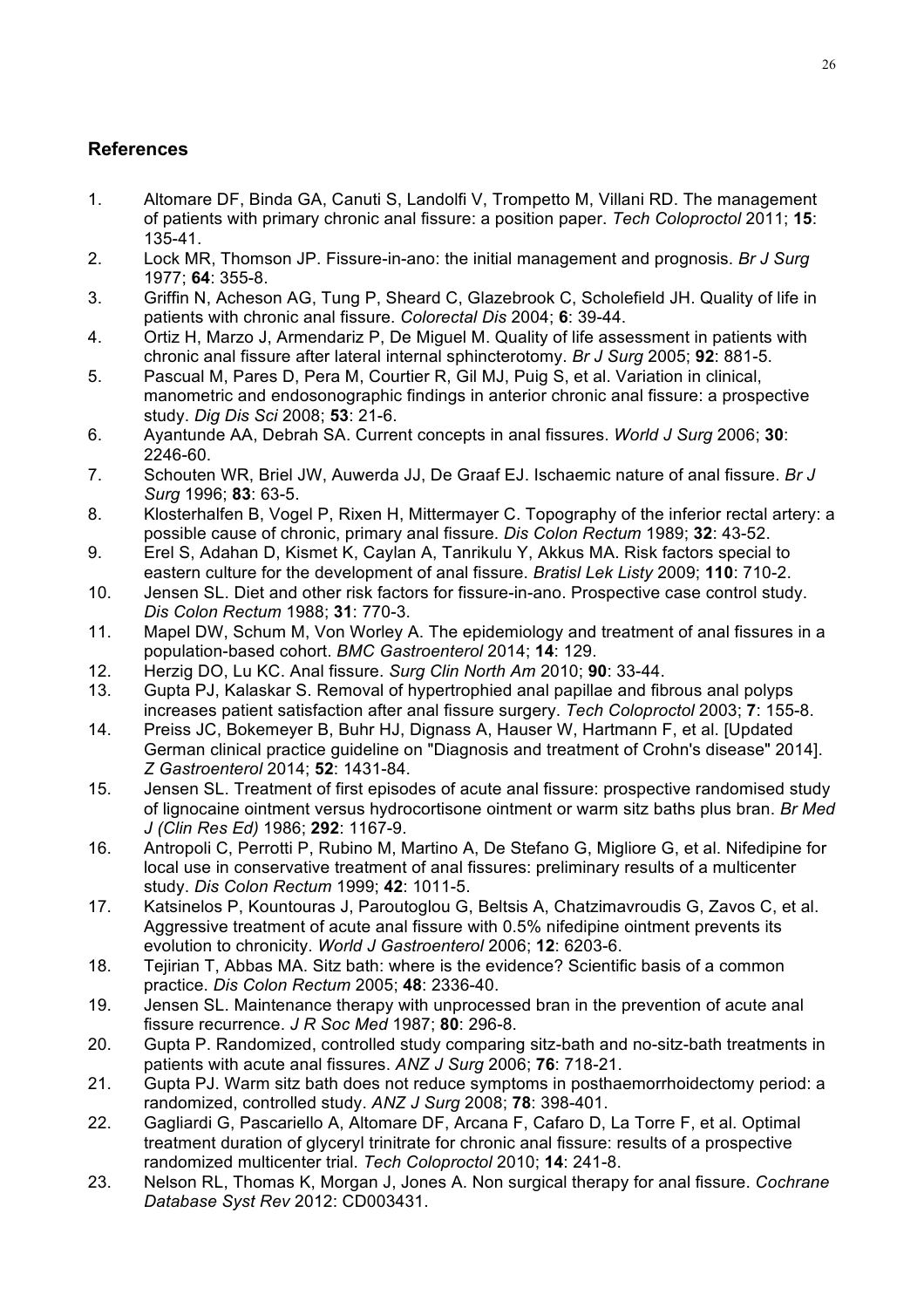- 24. Emile SH, Elgendy H, Elfeki H, Magdy A, Abdelmawla AA, Abdelnaby M, et al. Does the duration of symptoms of anal fissure impact its response to conservative treatment? A prospective cohort study. *Int J Surg* 2017; **44**: 64-70.
- 25. Arslan K, Erenoglu B, Dogru O, Kokcam S, Turan E, Atay A. Effect of chronic anal fissure components on isosorbide dinitrate treatment. *World J Surg* 2012; **36**: 2225-9.
- 26. Ebinger SM, Hardt J, Warschkow R, Schmied BM, Herold A, Post S, et al. Operative and medical treatment of chronic anal fissures-a review and network meta-analysis of randomized controlled trials. *J Gastroenterol* 2017; **52**: 663-76.
- 27. Nelson RL, Manuel D, Gumienny C, Spencer B, Patel K, Schmitt K, et al. A systematic review and meta-analysis of the treatment of anal fissure. *Tech Coloproctol* 2017; **21**: 605- 25.
- 28. Agrawal V, Kaushal G, Gupta R. Randomized controlled pilot trial of nifedipine as oral therapy vs. topical application in the treatment of fissure-in-ano. *Am J Surg* 2013; **206**: 748- 51.
- 29. Golfam F, Golfam P, Golfam B, Pahlevani P. Comparison of topical nifedipine with oral nifedipine for treatment of anal fissure: a randomized controlled trial. *Iran Red Crescent Med J* 2014; **16**: e13592.
- 30. Jonas M, Neal KR, Abercrombie JF, Scholefield JH. A randomized trial of oral vs. topical diltiazem for chronic anal fissures. *Dis Colon Rectum* 2001; **44**: 1074-8.
- 31. Sahebally SM, Ahmed K, Cerneveciute R, Iqbal A, Walsh SR, Joyce MR. Oral versus topical calcium channel blockers for chronic anal fissure-a systematic review and metaanalysis of randomized controlled trials. *Int J Surg* 2017; **44**: 87-93.
- 32. Loder PB, Kamm MA, Nicholls RJ, Phillips RK. 'Reversible chemical sphincterotomy' by local application of glyceryl trinitrate. *Br J Surg* 1994; **81**: 1386-9.
- 33. Berry SM, Barish CF, Bhandari R, Clark G, Collins GV, Howell J, et al. Nitroglycerin 0.4% ointment vs placebo in the treatment of pain resulting from chronic anal fissure: a randomized, double-blind, placebo-controlled study. *BMC Gastroenterol* 2013; **13**: 106.
- 34. Jones OM, Moore JA, Brading AF, Mortensen NJ. Botulinum toxin injection inhibits myogenic tone and sympathetic nerve function in the porcine internal anal sphincter. *Colorectal Dis* 2003; **5**: 552-7.
- 35. Shao WJ, Li GC, Zhang ZK. Systematic review and meta-analysis of randomized controlled trials comparing botulinum toxin injection with lateral internal sphincterotomy for chronic anal fissure. *Int J Colorectal Dis* 2009; **24**: 995-1000.
- 36. Bobkiewicz A, Francuzik W, Krokowicz L, Studniarek A, Ledwosinski W, Paszkowski J, et al. Botulinum Toxin Injection for Treatment of Chronic Anal Fissure: Is There Any Dose-Dependent Efficiency? A Meta-Analysis. *World J Surg* 2016; **40**: 3064-72.
- 37. Lin JX, Krishna S, Su'a B, Hill AG. Optimal Dosing of Botulinum Toxin for Treatment of Chronic Anal Fissure: A Systematic Review and Meta-Analysis. *Dis Colon Rectum* 2016; **59**: 886-94.
- 38. Jost WH, Schrank B. Chronic anal fissures treated with botulinum toxin injections: a dosefinding study with Dysport((R)). *Colorectal Dis* 1999; **1**: 26-8.
- 39. Brisinda G, Maria G, Sganga G, Bentivoglio AR, Albanese A, Castagneto M. Effectiveness of higher doses of botulinum toxin to induce healing in patients with chronic anal fissures. *Surgery* 2002; **131**: 179-84.
- 40. Maria G, Brisinda G, Bentivoglio AR, Cassetta E, Gui D, Albanese A. Influence of botulinum toxin site of injections on healing rate in patients with chronic anal fissure. *Am J Surg* 2000; **179**: 46-50.
- 41. Youssef T, Youssef M, Thabet W, Lotfy A, Shaat R, Abd-Elrazek E, et al. Randomized clinical trial of transcutaneous electrical posterior tibial nerve stimulation versus lateral internal sphincterotomy for treatment of chronic anal fissure. *Int J Surg* 2015; **22**: 143-8.
- 42. Yakovlev A, Karasev SA. Successful treatment of chronic anal fissure utilizing sacral nerve stimulation. *WMJ* 2010; **109**: 279-82.
- 43. Yakovlev A, Karasev SA, Dolgich OY. Sacral nerve stimulation: a novel treatment of chronic anal fissure. *Dis Colon Rectum* 2011; **54**: 324-7.
- 44. de Rosa M, Cestaro G, Vitiello C, Massa S, Gentile M. Conservative versus surgical treatment for chronic anal idiopathic fissure: a prospective randomized trial. *Updates Surg* 2013; **65**: 197-200.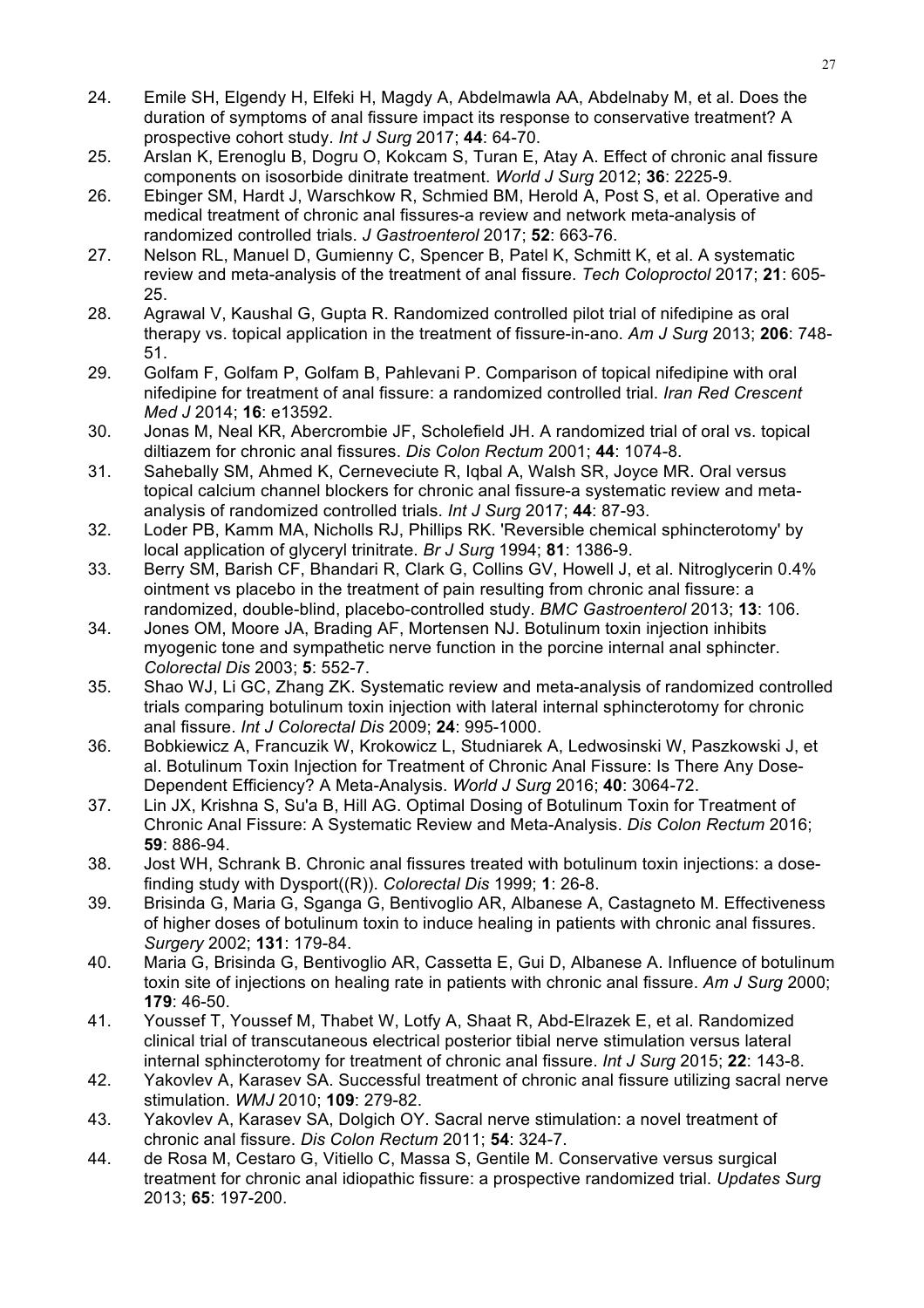- 45. Schiano di Visconte M, Di Bella R, Munegato G. Randomized, prospective trial comparing 0.25 percent glycerin trinitrate ointment and anal cryothermal dilators only with 0.25 percent glycerin trinitrate ointment and only with anal cryothermal dilators in the treatment of chronic anal fissure: a two-year follow-up. *Dis Colon Rectum* 2006; **49**: 1822-30.
- 46. Garrido R, Lagos N, Lattes K, Abedrapo M, Bocic G, Cuneo A, et al. Gonyautoxin: new treatment for healing acute and chronic anal fissures. *Dis Colon Rectum* 2005; **48**: 335-40; discussion 40-3.
- 47. Schiano di Visconte M, Munegato G. Glyceryl trinitrate ointment (0.25%) and anal cryothermal dilators in the treatment of chronic anal fissures. *J Gastrointest Surg* 2009; **13**: 1283-91.
- 48. Sileri P, Mele A, Stolfi VM, Grande M, Sica G, Gentileschi P, et al. Medical and surgical treatment of chronic anal fissure: a prospective study. *J Gastrointest Surg* 2007; **11**: 1541- 8.
- 49. Sileri P, Stolfi VM, Franceschilli L, Grande M, Di Giorgio A, D'Ugo S, et al. Conservative and surgical treatment of chronic anal fissure: prospective longer term results. *J Gastrointest Surg* 2010; **14**: 773-80.
- 50. Gough MJ, Lewis A. The conservative treatment of fissure-in-ano. *Br J Surg* 1983; **70**: 175- 6.
- 51. Gaja F, Trecca A. [Evaluation of the efficacy of a new graduated anal dilator in the treatment of acute anal fissures]. *Chir Ital* 2007; **59**: 545-50.
- 52. Gaj F, Biviano I, Candeloro L, Andreuccetti J. Anal self-massage in the treatment of acute anal fissure: a randomized prospective study. *Ann Gastroenterol* 2017; **30**: 438-41.
- 53. McDonald P, Driscoll AM, Nicholls RJ. The anal dilator in the conservative management of acute anal fissures. *Br J Surg* 1983; **70**: 25-6.
- 54. Gabriel WB. The Treatment of Pruritus Ani and Anal Fissure. *Br Med J* 1930; **2**: 311-2.
- 55. Witte ME, Klaase JM, Koop R. Fissurectomy combined with botulinum toxin A injection for medically resistant chronic anal fissures. *Colorectal Dis* 2010; **12**: e163-9.
- 56. Barnes TG, Zafrani Z, Abdelrazeq AS. Fissurectomy Combined with High-Dose Botulinum Toxin Is a Safe and Effective Treatment for Chronic Anal Fissure and a Promising Alternative to Surgical Sphincterotomy. *Dis Colon Rectum* 2015; **58**: 967-73.
- 57. Lindsey I, Cunningham C, Jones OM, Francis C, Mortensen NJ. Fissurectomy-botulinum toxin: a novel sphincter-sparing procedure for medically resistant chronic anal fissure. *Dis Colon Rectum* 2004; **47**: 1947-52.
- 58. Scholz T, Hetzer FH, Dindo D, Demartines N, Clavien PA, Hahnloser D. Long-term followup after combined fissurectomy and Botox injection for chronic anal fissures. *Int J Colorectal Dis* 2007; **22**: 1077-81.
- 59. Baraza W, Boereboom C, Shorthouse A, Brown S. The long-term efficacy of fissurectomy and botulinum toxin injection for chronic anal fissure in females. *Dis Colon Rectum* 2008; **51**: 239-43.
- 60. Patti R, Fama F, Tornambe A, Asaro G, Di Vita G. Fissurectomy combined with anoplasty and injection of botulinum toxin in treatment of anterior chronic anal fissure with hypertonia of internal anal sphincter: a pilot study. *Tech Coloproctol* 2010; **14**: 31-6.
- 61. Nyam DC, Wilson RG, Stewart KJ, Farouk R, Bartolo DC. Island advancement flaps in the management of anal fissures. *Br J Surg* 1995; **82**: 326-8.
- 62. Leong AF, Seow-Choen F. Lateral sphincterotomy compared with anal advancement flap for chronic anal fissure. *Dis Colon Rectum* 1995; **38**: 69-71.
- 63. Singh M, Sharma A, Duthie G, Balasingh D, Kandasamy P. Early results of a rotation flap to treat chronic anal fissures. *Asian J Surg* 2005; **28**: 189-91.
- 64. Sahebally SM, Walsh SR, Mahmood W, Aherne TM, Joyce MR. Anal advancement flap versus lateral internal sphincterotomy for chronic anal fissure- a systematic review and meta-analysis. *Int J Surg* 2018; **49**: 16-21.
- 65. Patti R, Territo V, Aiello P, Angelo GL, Di Vita GTC. Manometric evaluation of internal anal sphincter after fissurectomy and anoplasty for chronic anal fissure: a prospective study. *Am Surg* 2012; **78**: 523-7.
- 66. Patel SD, Oxenham T, Praveen BV. Medium-term results of anal advancement flap compared with lateral sphincterotomy for the treatment of anal fissure. *Int J Colorectal Dis* 2011; **26**: 1211-4.